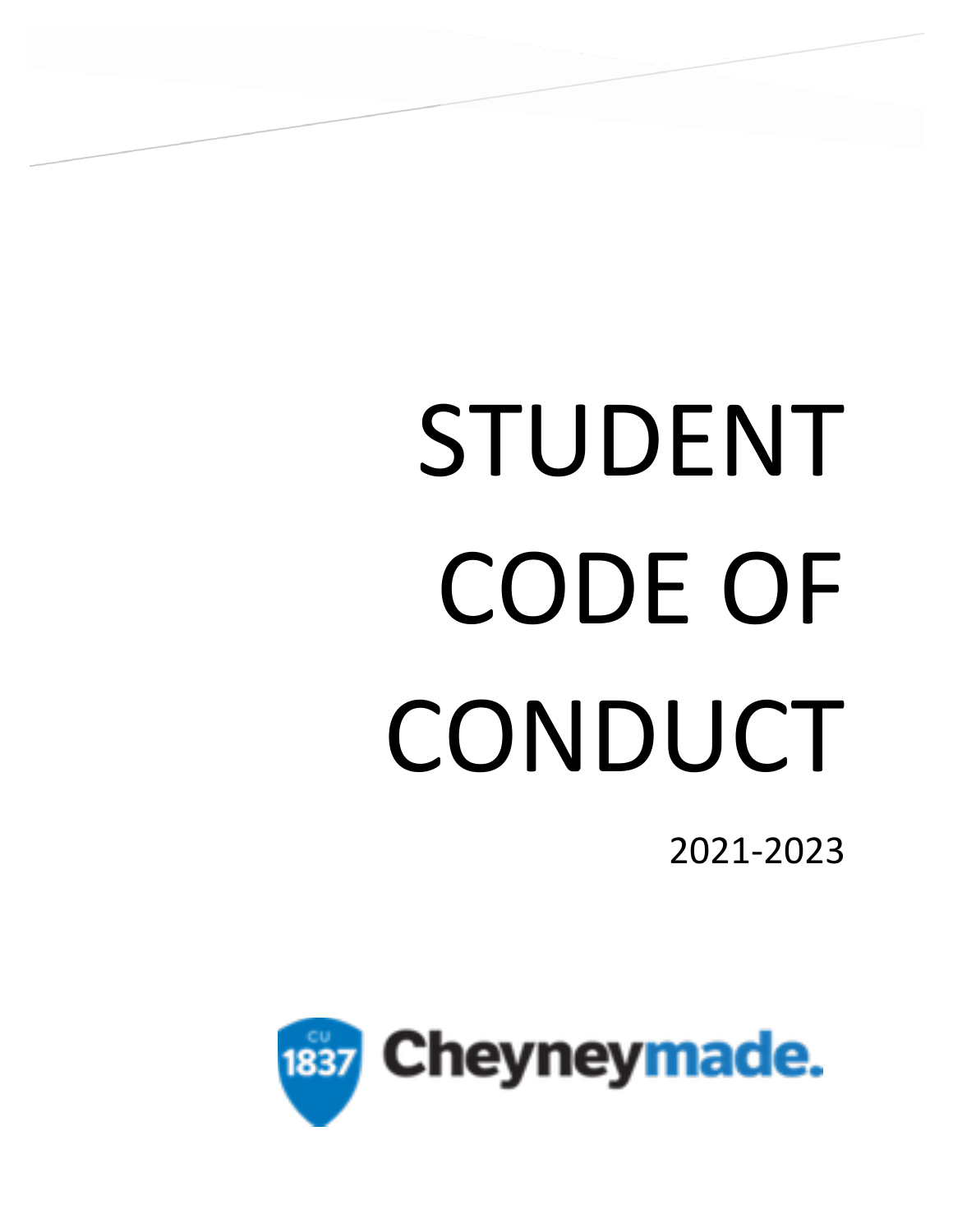# Table of Contents

|                                                               | 2              |
|---------------------------------------------------------------|----------------|
|                                                               | $\mathbf{3}$   |
|                                                               |                |
|                                                               |                |
|                                                               | $\overline{3}$ |
|                                                               | 3              |
|                                                               | 4              |
|                                                               |                |
|                                                               | 5              |
|                                                               | $\overline{7}$ |
|                                                               |                |
|                                                               | 8              |
|                                                               | 11             |
|                                                               | 20             |
|                                                               | -20            |
|                                                               | -21            |
|                                                               | 21             |
|                                                               |                |
|                                                               | 24             |
| SECTION E STUDENT SEXUAL MISCONDUCT VIOLATIONS OF TITLE IX 26 |                |
| <b>SECTION F DISCIPLINARY SANCTIONS</b>                       | <b>26</b>      |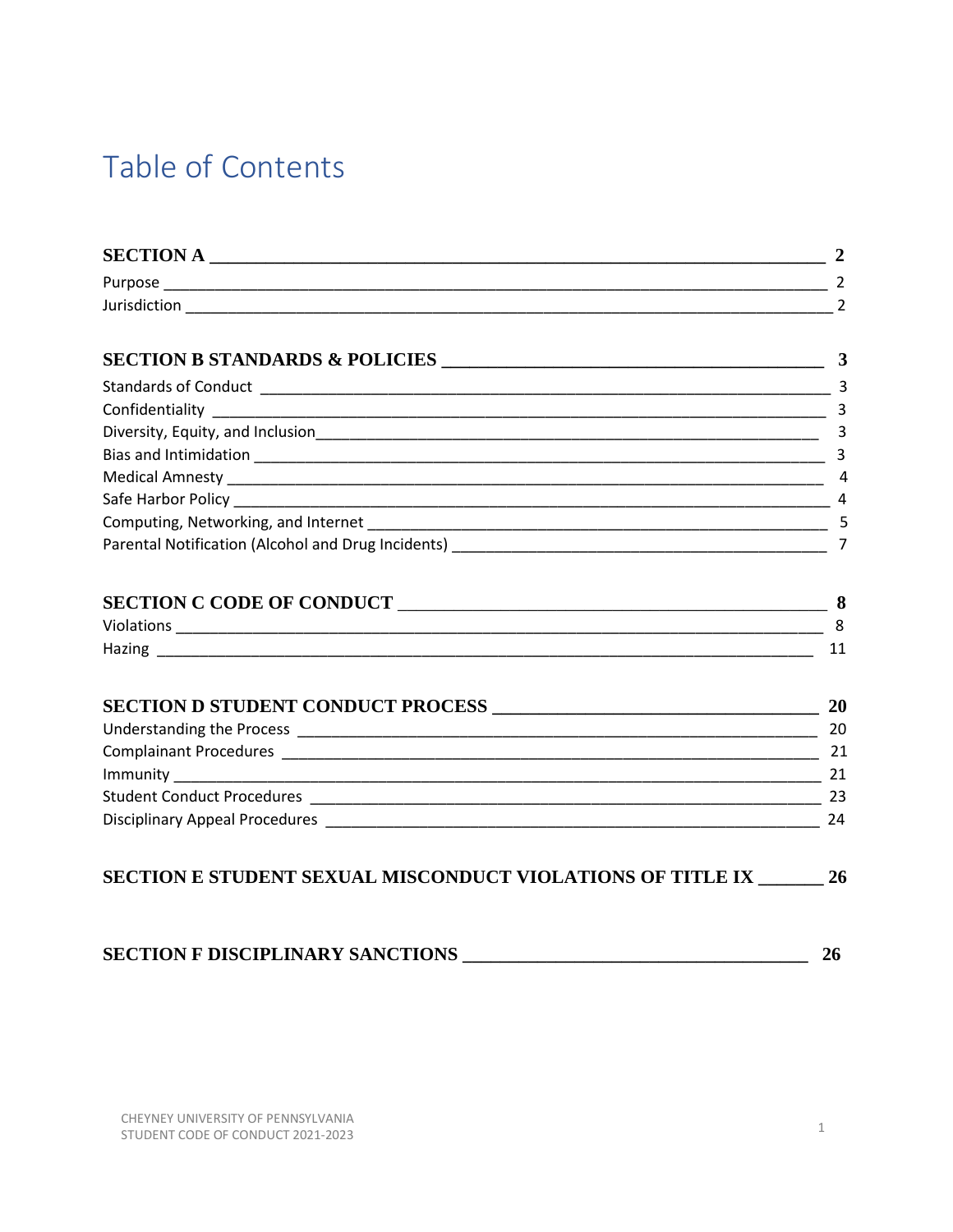# **SECTION A The Student Code of Conduct**

Cheyney University of Pennsylvania strives to maintain a learning environment that is designed to foster and support students' educational objectives, and which protects the health, safety, and welfare of all members of the University community. Moreover, Cheyney University works in collaboration with numerous stakeholders to nurture responsible, conscientious, and contributing citizens. To provide notice about the standards of conduct that Cheyney students must meet, Cheyney University has adopted the Student Code of Conduct.

The Student Code of Conduct is Cheyney University of Pennsylvania 's formal policy pertaining to the adjudication of violations of the standards of behavior and conduct expected of students enrolled at the University. Every student is expected to uphold high standards of conduct and civility in they/them/their day -to- day contact with all members of the University community. Additionally, students must observe all established policies, procedures, rules, and regulations, which govern the institution, as well as all local, state, and federal laws. Reasonable efforts are made to foster the personal, educational, and social development of those students who are found in violation of the Student Code of Conduct.

The Office of Student Code of Conduct and Compliance in collaboration with the Division of Student Affairs is responsible for providing oversight of the process for protecting student's rights to live and learn in a safe, orderly, caring, and crime-free environment. University action may be taken in addition to actions taken by civil or criminal courts. Students may be subject to university action in conjunction with citations or other charges of which the University becomes aware.

# **Jurisdiction**

The Code of Conduct applies to all student and student organizations of Cheyney University. "Student" forthe purposes ofthe Code of Conduct refersto any person who accepts an offer of admission indicating they/them/their intent to enroll at the University, including participation in a course or participation in a university-sponsored program. A person who is not enrolled for a particular semester but who otherwise has a continuing relationship, including a student who is on a medical leave of absence with the University is considered to be a "student" for the purpose of this code. The classification of "student" is **not limited** to the physical campus of the University. Concern for the conduct of students extends to satellite and remote locations wherever University operations or events are conducted, including students enrolled in distance education courses. Students will also be held responsible for their conduct regardless of their place of residence or whethertheir conduct occurred *on or off campus*. The Code also applies to any group of students who have complied with the University requirements for recognition as a student organization and/or athletic team. Members of a student organization or athletic team may be individually held responsible and charged as a group for infractions and violations of the Code.

# **Awareness of Policies**

All students, including those who are participating in any program that is University sponsored, on or off campus, must abide by the policies, rules and regulations underlying the Student Code of Conduct. The rule and regulations listed here are available on the university's web pages at: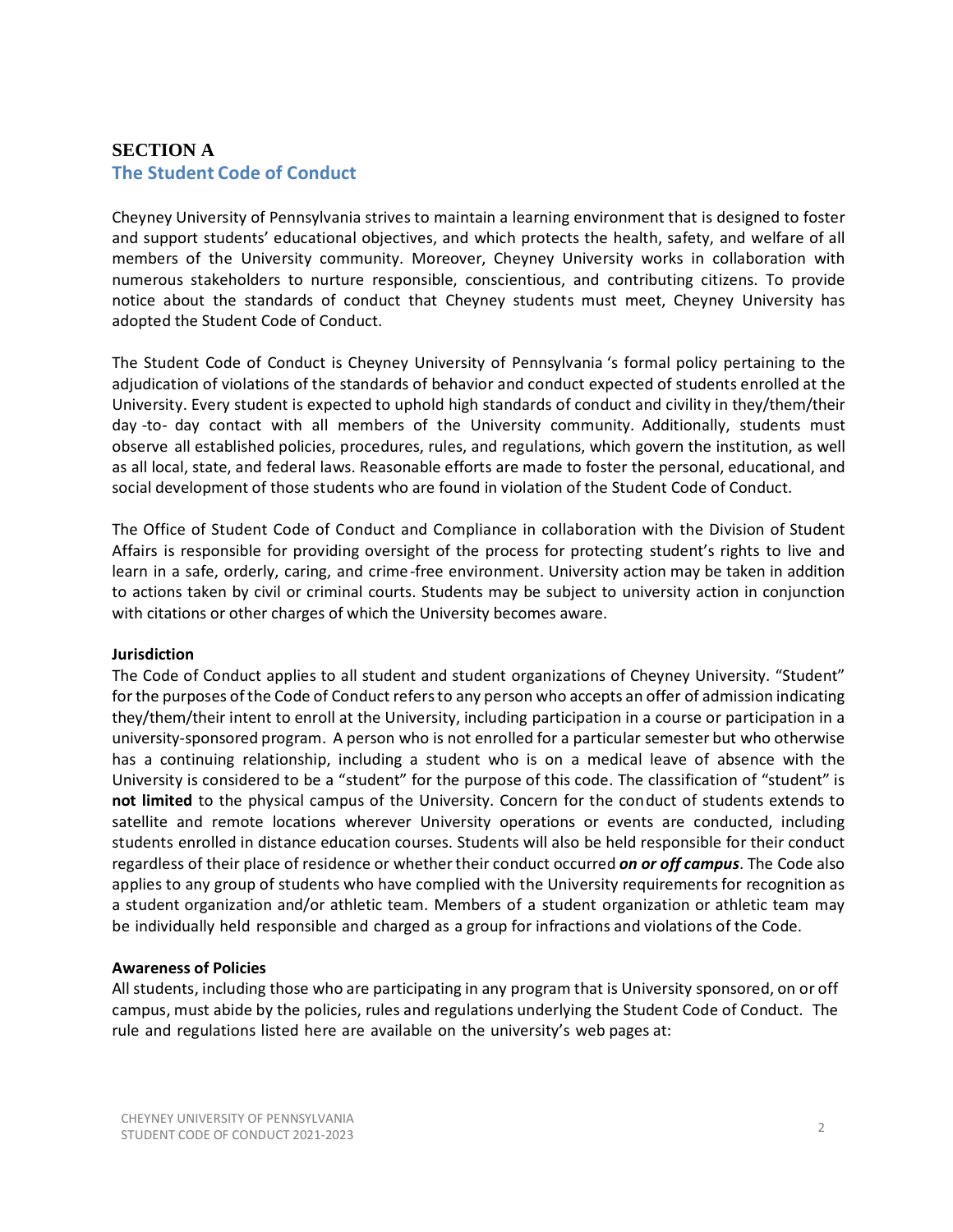# **SECTION B: Standards & Policies**

# **Standards of Conduct**

The bulleted list that follows identifies forms of conduct that are prohibited and constitute violations of the Student Code of Conduct. These acts, and in some cases, the failure to act, necessitate disciplinary attention and will subject students to disciplinary action through the student judicial process.

The list of policies and rules outlined herein are not exhaustive; students who reside on campus are reminded that, in addition to the policies and rules identified in the Student Code of Conduct, they must also adhere to the provisions of the *Student Housing Contract Terms and Policies,* as well as other procedures, mandates and regulations as directed by the University, Division of Student Affairs and/or Housing Operations. In addition, athletes may be subject to rules governing eligibility and behavior.

# **Confidentiality**

The Office of Student Conduct will make every effort to ensure the privacy of all parties involved in the disciplinary process. Information relative to disciplinary cases will be shared only with appropriate University authorities and law enforcement authorities, as necessary for each case. Due to the University's obligation and commitment to investigate complaints, circumstances may arise that may limit the ability of the Office of Student Conduct to provide absolute confidentiality.

# *Office of Diversity, Equity & Inclusion*

As the Nation's first HBCU and the oldest institution within the Pennsylvania State System of Higher Education (PASSHE), we lead with inclusion.

 Our mission is to equip and empower visionary leaders. Our approach to diversity, equity, and inclusion is an integral part of our legacy, culture and identity. We strive to cultivate and inclusive environment that fosters belonging and empowerment for all.

Cheyney University of Pennsylvania is an inclusive environment that strives to empower and support each and every community member. We cultivate an open learning environment and celebrate our differences.

# **DEI Values:**

- Integrity
- Accountability
- Excellence
- Service
- Respect (Value & Appreciate Differences in Others)

# **Bias and Discrimination Reporting:**

Cheyney University is committed to creating and maintaining an inclusive campus environment where all members experience a sense of value, belonging, and respect. The Community Response Team has been established to address incidents of bias and discrimination and respond to reports submitted by students. Reports submitted through the site are addressed through a coordinated university response.

Incidents of bias and discrimination can be submitted at [https://cheyney.guardianconduct.com/incident](https://nam11.safelinks.protection.outlook.com/?url=https%3A%2F%2Fcheyney.guardianconduct.com%2Fincident-reporting%2Fnew&data=04%7C01%7C%7Ce78c5883411f4aeb0ed008d953612eb3%7Cdd9e9da00863431a983e129fbd7ce7e5%7C1%7C0%7C637632499147028226%7CUnknown%7CTWFpbGZsb3d8eyJWIjoiMC4wLjAwMDAiLCJQIjoiV2luMzIiLCJBTiI6Ik1haWwiLCJXVCI6Mn0%3D%7C1000&sdata=xJoLgyU2ifl8cPsLwlPtwPeKaisQGLIVBgVfCvQQhe4%3D&reserved=0)[reporting/new](https://nam11.safelinks.protection.outlook.com/?url=https%3A%2F%2Fcheyney.guardianconduct.com%2Fincident-reporting%2Fnew&data=04%7C01%7C%7Ce78c5883411f4aeb0ed008d953612eb3%7Cdd9e9da00863431a983e129fbd7ce7e5%7C1%7C0%7C637632499147028226%7CUnknown%7CTWFpbGZsb3d8eyJWIjoiMC4wLjAwMDAiLCJQIjoiV2luMzIiLCJBTiI6Ik1haWwiLCJXVCI6Mn0%3D%7C1000&sdata=xJoLgyU2ifl8cPsLwlPtwPeKaisQGLIVBgVfCvQQhe4%3D&reserved=0)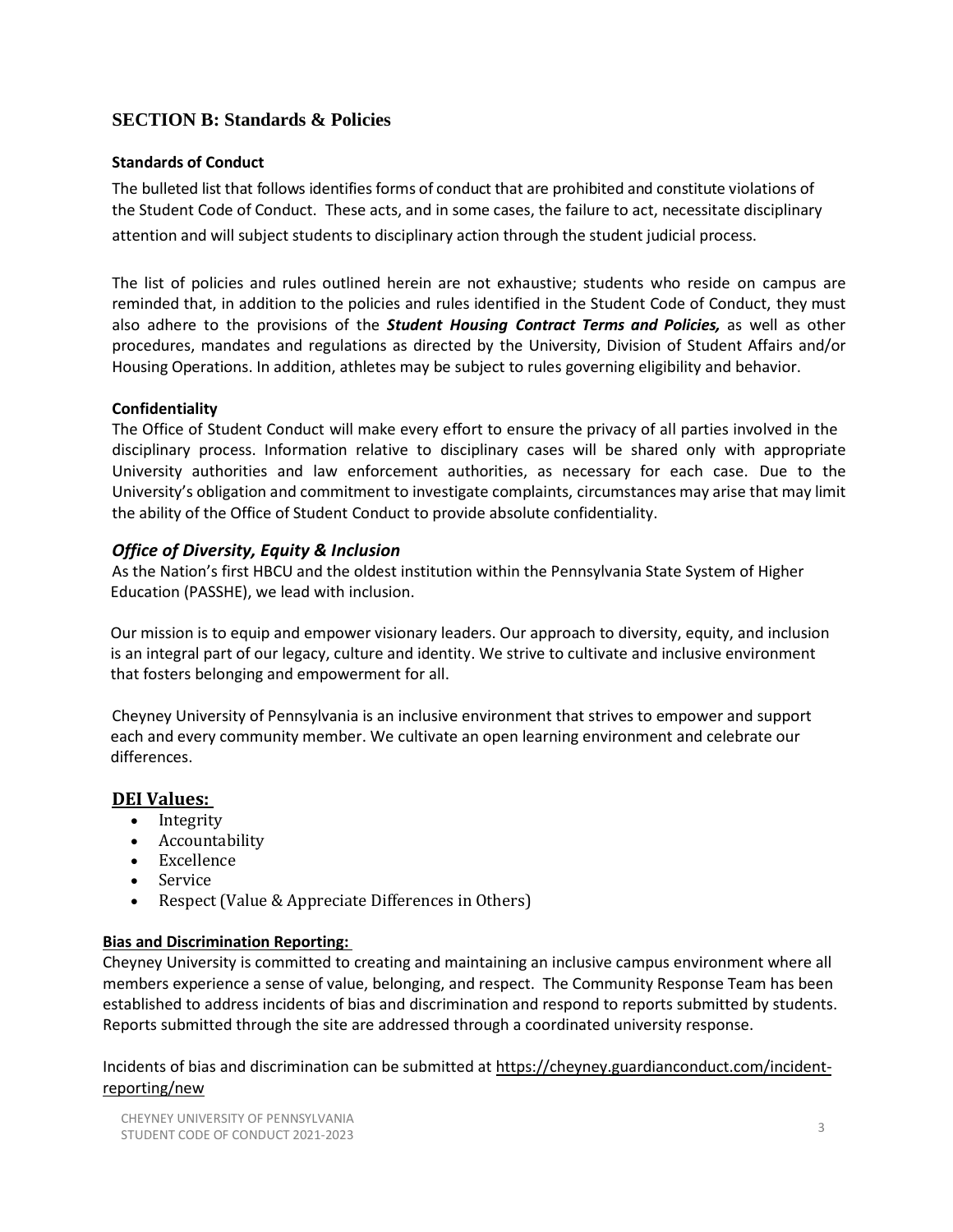# *Responsible Action Act – Medical Amnesty*

Cheyney University holds the safety, security, and well-being of its students as a top priority and prides itself on offering all of the benefits of a public institution while preserving a caring, individualized community. The University recognizes that a student's concern for potential disciplinary action while under the influence of alcohol and/or drugs may hinder they/them/their actions in response to seeking assistance in certain emergency situations and/or reporting incidents.

It is imperative that medical attention be sought when the concern arises for one's own safety or the safety of others. Medical Amnesty is intended to increase the reporting of incidents requiring emergency assistance during a life-threatening or alcohol/drug related illness and will, in turn, result in the increased safety for students and the campus community.

Medical Amnesty isin effect to ensure that those students who seek assistance for another individual who may have consumed excessive alcohol or drugs, will turn to the appropriate personnel to seek emergency medical assistance without the fear of being cited by public safety officers for alcohol violations or for violations cited within the Cheyney University Student Code of Conduct. In order for a student to receive medial amnesty, the student seeking assistance for a person under the influence must:

- 1. Contact public safety or dial 911 in good faith, based upon the reasonable belief that another person was in need of immediate medical attention to prevent death or serious injury.
- 2. Reasonably believed that they were the *first* person to contact public safety or 911 emergency services and report that a person needed immediate medical attention to prevent death or serious injury.
- 3. Provide their own name to emergency personnel; and
- 4. Remain with the person needing medical assistance until emergency health care providers arrived and taken care of the person in need of medical assistance.

# *Safe Harbor Policies – Hazing*

The welfare and general safety of the members of the Cheyney University of Pennsylvania community is very important. When individuals are in need of help, the university encourages students and community members to offer assistance regardless of location, on and off campus. Students may hesitate to offer assistance to others for fear that they may risk sanctions and involvement in the conduct process for their own behavior in a situation such as having knowledge of hazing activities. *The community's interest is served best when individuals report crimes, call 911 or Public Safety and seek help for those in need of assistance*. It is the intent of this policy to indicate that a student who would qualify for safe harbor under the provisions of the Pennsylvania Crimes Code **will not** be referred to the Office of Student Conduct for violations related to hazing.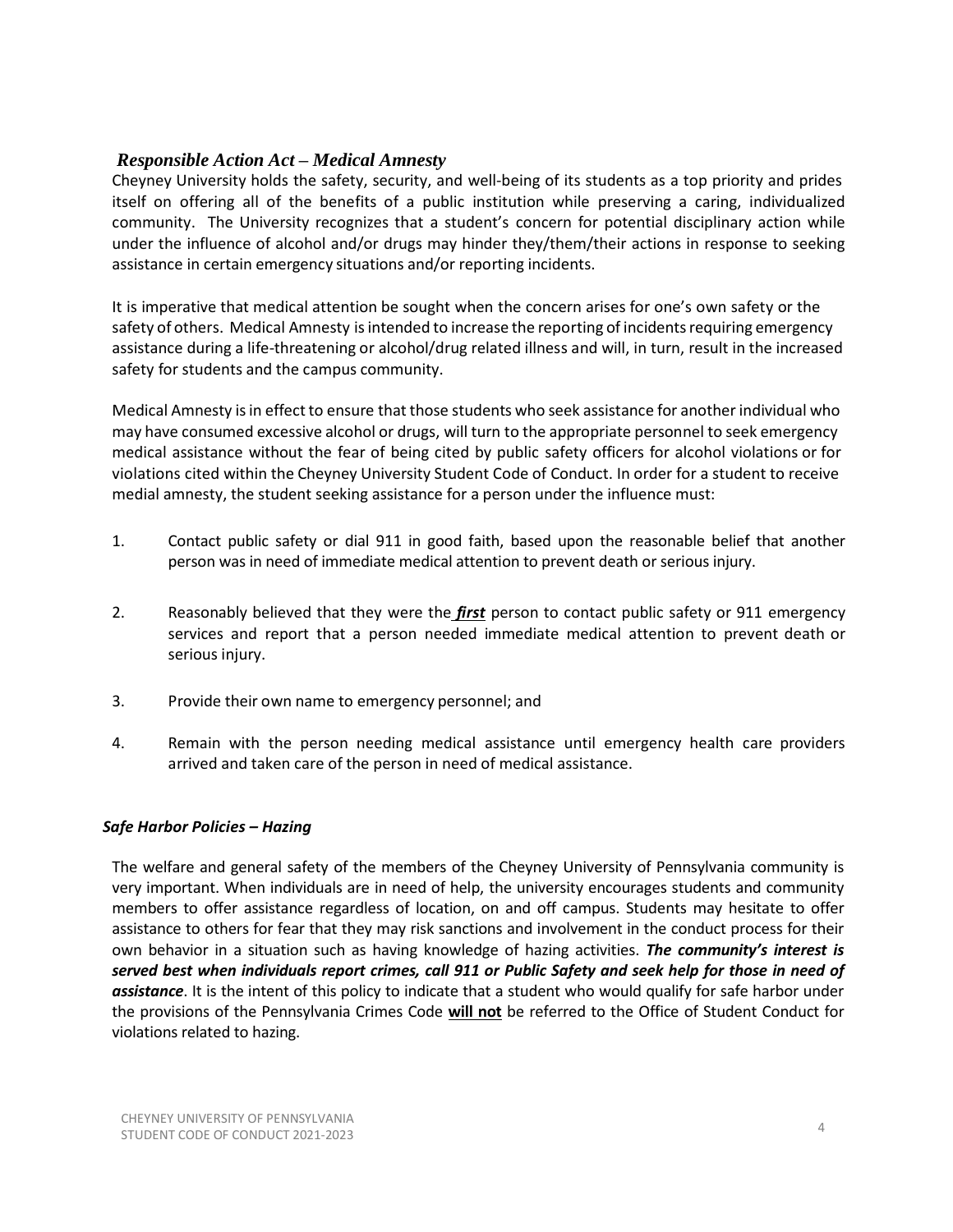*The Anti-Hazing statute*, (18 Pa. C.S.A. §§ 2801 et seq.), protects individuals from prosecution for individuals seeking medical attention for another, if the individual can establish the following:

- *(1) A law enforcement officer first became aware of the individual's violation because the individual placed a call to Emergency Responders, 911 or Public Safety based on a reasonable belief that another individual needed immediate medical attention to prevent death or serious bodily injury.*
- *(2) The individual reasonably believed the individual was the first individual to make a 911 call or contact Public Safety, Police, or Emergency Responders and report that the other individual needed immediate medical attention to prevent death or serious bodily injury.*
- *(3) The individual provided the individual's own name to the 911 operator or Public Safety dispatch, police and/or emergency responders.*
- *(4) The individual remained with the other individual in need of medical assistance until a Public Safety officer, Police, and/or emergency services arrived and the need for the individual's presence is no longer needed.*

*Additionally, the individual needing medical attention is also immune from prosecution for hazing ONLY if another individual reported the incident and remained with the individual needing medical attention and the other (reporting) individual qualifies for safe harbor prosecution. Immunity may NOT apply if law enforcement, including Public Safety learn of the offense prior to and independent of the action of seeking or obtaining emergency assistance.*

# *Computing, Networking and Internet Polices*

*All Information Technology (IT) resources should be used for University-related business (instruction, research, academic and administrative activities). Users of these resources are expected to conduct their activities in a professional and responsible manner and follow the guidelines, restrictions and overall university policies of Cheyney University, the State System of Higher Education, the laws of the Commonwealth of Pennsylvania, and federal statutes. The Networking, Computing and Internet Policy can be found in its entirety online at:* 

<https://cheyney.edu/who-we-are/compliance-policies/it-computer-and-internet-policies/>

*As an institution committed to the principle that a quality education is the cornerstone of a democratic society, Cheyney University strongly encourages the free exchange of ideas and information among all members of its community and with members of other communities. The instruments of communication can stimulate intellectual, social, cultural, and emotional growth but they also can be a means to destroy and harass. Therefore, students, faculty, guest and staff and the University community are expected to exercise responsibility, use computing resources ethically, respect the rights and privacy of others, and operate within the bounds of the law and of University policies and codes of conduct. Improper use of Cheyney University's Information Technology (IT) resources includes (but are not limited to) the following:*

**1.** Use of University Information Technology (IT) resources must comply with State and Federal Law, State System of Higher Education policies and University policies. Therefore, University Information Technology (IT) resources may not be used for commercial or profit-making purposes, for political purposes, or for personal benefit where such use incurs a cost to the University and is not academic or work related. Use of the University's microcomputers, workstations, or information networks must be related to a Cheyney University business. If the non-business usage of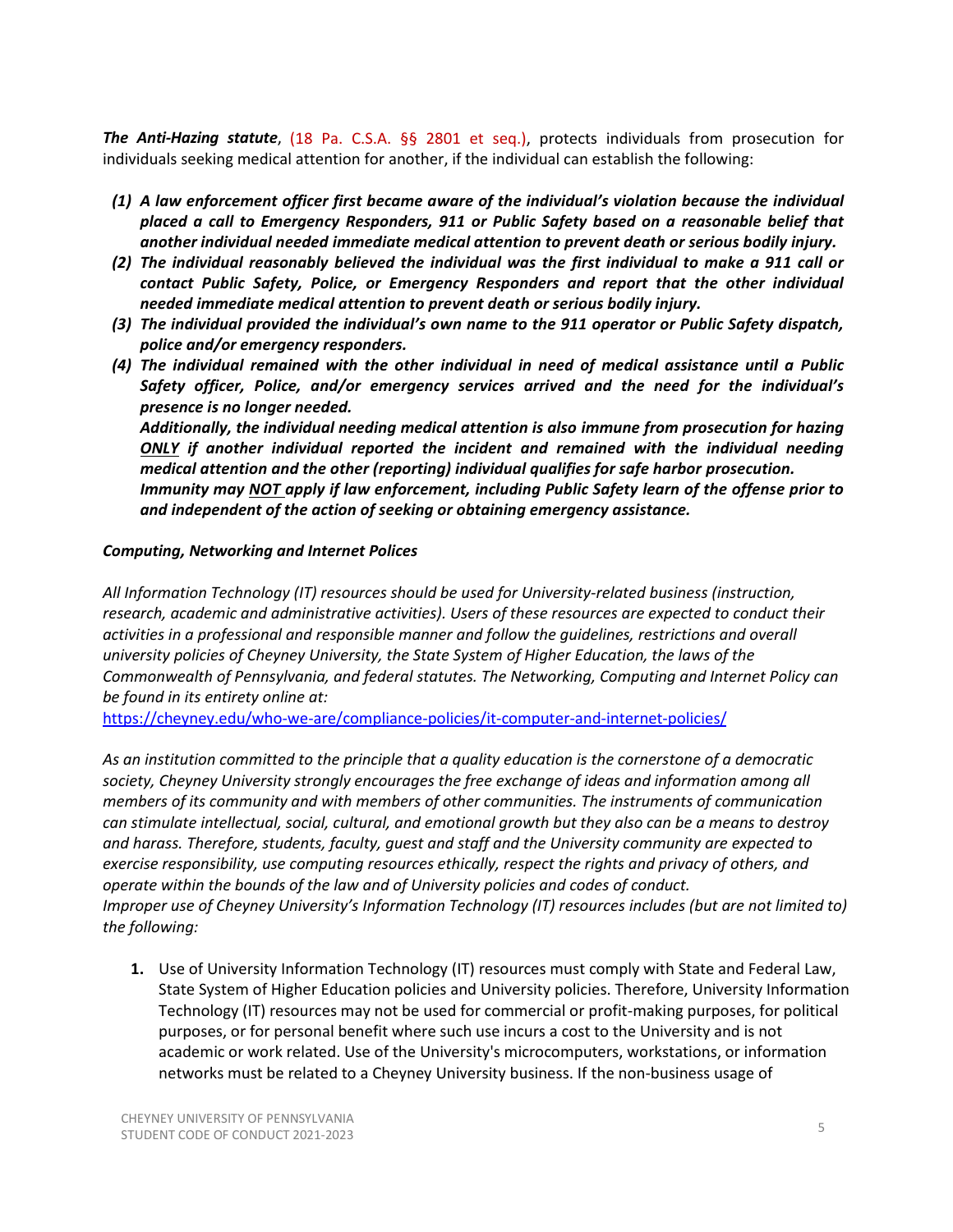information services results in a direct cost to the University for any reason, it is the individual's responsibility to reimburse the university.

- **2.** Users should only use the computer, network id and password assigned to them. Access of or attempts to access another person's computer, directories, files, or data communications whether protected or not are prohibited. Attempts to access unauthorized Information Technology (IT) resources via the computer network, to decrypt encrypted materials, or to obtain privileges to which the user is not entitled are prohibited. Sharing of a computer account with other persons is prohibited; User ids and passwords must be protected, and the user must not leave a machine logged on when the user is not present.
- **3.** Theft, damage or destruction of computing equipment, facilities, programs or data is prohibited.
- **4.** Information or software cannot be placed on any University owned computer system. Cheyney University has signed software licenses for much of the software that are available on the computer systems; removal or transfer of such software without authorization is prohibited. All persons shall abide by the terms of all software licensing agreements and copyright laws.
- **5.** Copying of site licensed software for distribution to persons other than Cheyney University faculty, staff, and students, or the copying of site licensed software for use at locations not covered under the terms of the license agreement, are prohibited.
- **6.** Users of University Information Technology (IT) resources shall not consume unreasonable amounts of these resources. The University may impose restrictions or limits on use of such resources. Deliberate acts which are wasteful of computing\information network resources or which unfairly monopolize resources to the exclusion of others are prohibited. These acts include, but are not limited to, Peer to Peer file sharing, cryptocurrency mining, sending mass emails or chain letters, creating unnecessary multiple jobs or processes, obtaining unnecessary output, or printing or creating unnecessary network traffic. Any network traffic exiting the University is subject to the acceptable use policies of the network through which it flows (PREPnet, NSFNET, SSHEnet, etc.), as well as to the policies listed here.
- **7.** Printing multiple copies of any document including handouts or announcements is also prohibited.
- **8.** No person shall use IT resources to harass others; to send obscene messages or materials; to threaten the safety of another; to send libelous messages or to interfere with the work of the University.
- **9.** No person shall post materials on electronic bulletin boards, University's website or applications that violate existing laws or the University's policies and codes of conduct.
- **10.** The University may have a business necessity or reason to access files and accounts of its employees or students, including the investigation of complaints of misuse of the system. It is therefore unreasonable for any IT user to have an expectation of privacy in the use of Information Technology (IT) resources.
- *11.* All other unauthorized acts or uses of university computing facilities or resources, or any other actions not in accordance with university policies, or not in the best interests of Cheyney University are prohibited*.*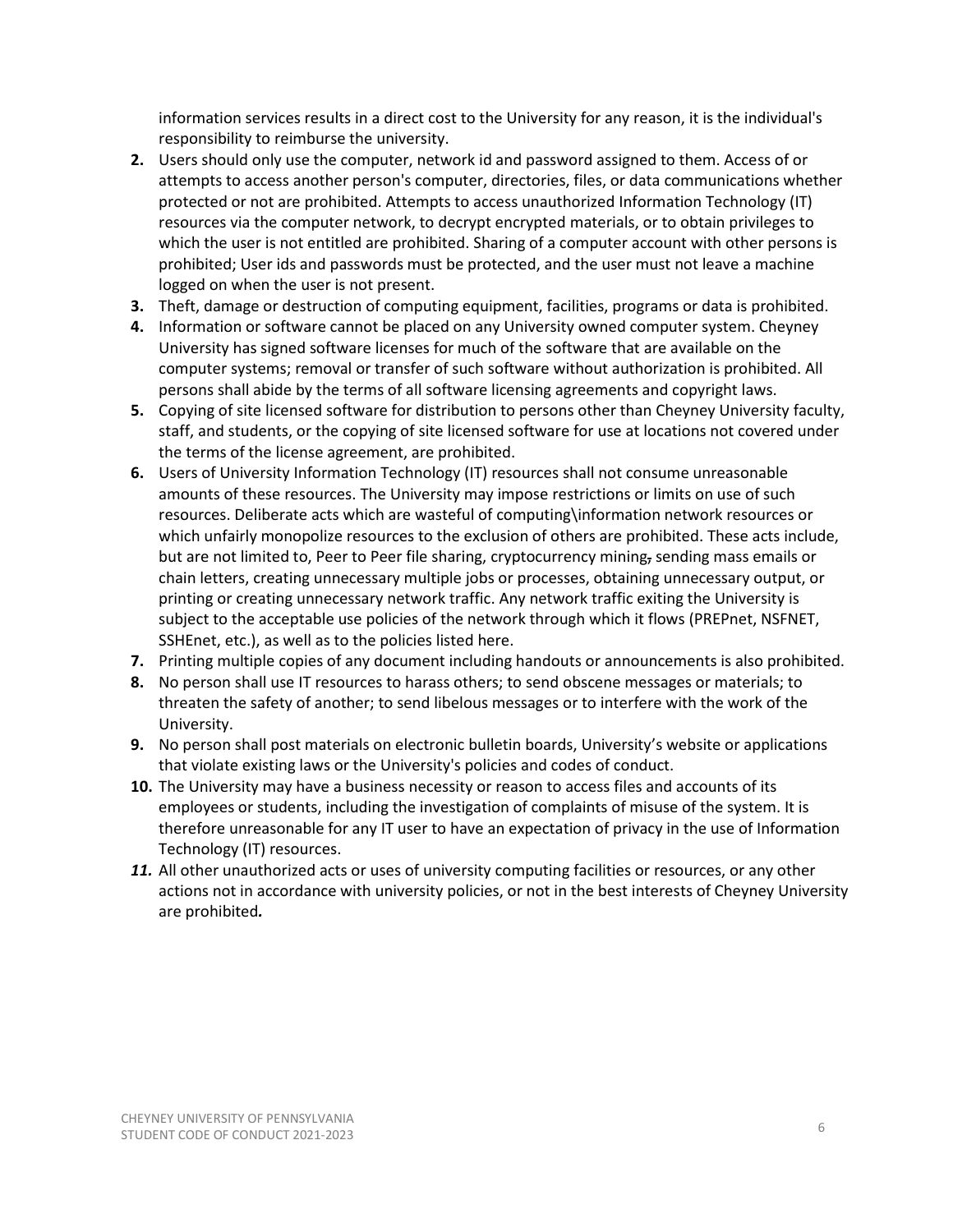# *Parental Notification Policy – Alcohol and Drug Incidents*

The Family Educational Rights and Privacy Act (FERPA) protects the privacy of student education records and these rights transfer from parents directly to the student when he or she reaches the age of 18 or attends a school beyond the high school level. Cheyney University must have written permission from the student to release any information from a student's education or judicial record. However, FERPA does allow for some disclosures without student consent in accordance with appropriate guidelines.

Cheyney University's Parental Notification policy includes notifying parents or guardians of students who are under 21 years of age who have been found responsible for being involved in an incident in which there was an alcohol violation. Additionally, the Cheyney University's Parental Notification policy also includes notifying parents or guardians of students who have been found responsible for being involved in an incident in which there was a drug violation. Parental Notification is an option within the law that will be subscribed to when deemed to be in the best interest of the student.

Cheyney University will notify parents or guardians of **underage students** found in violation of alcohol or drug policies, as outlined in the Code of Student Conduct. As part of the conduct sanction, students may be enrolled in an alcohol education program presented by staff in the Office of Student Health and Wellness, Department of Academic Success, Office of Counseling Services and/or Division of Student Affairs

Serious or repeat violations related to the alcohol or drug policies may result in an assessment and intervention by a licensed clinician by an external agency or involuntary withdrawal from Cheyney University. *Suspension and/or expulsion from the University is also a possible sanction for repeat violation.*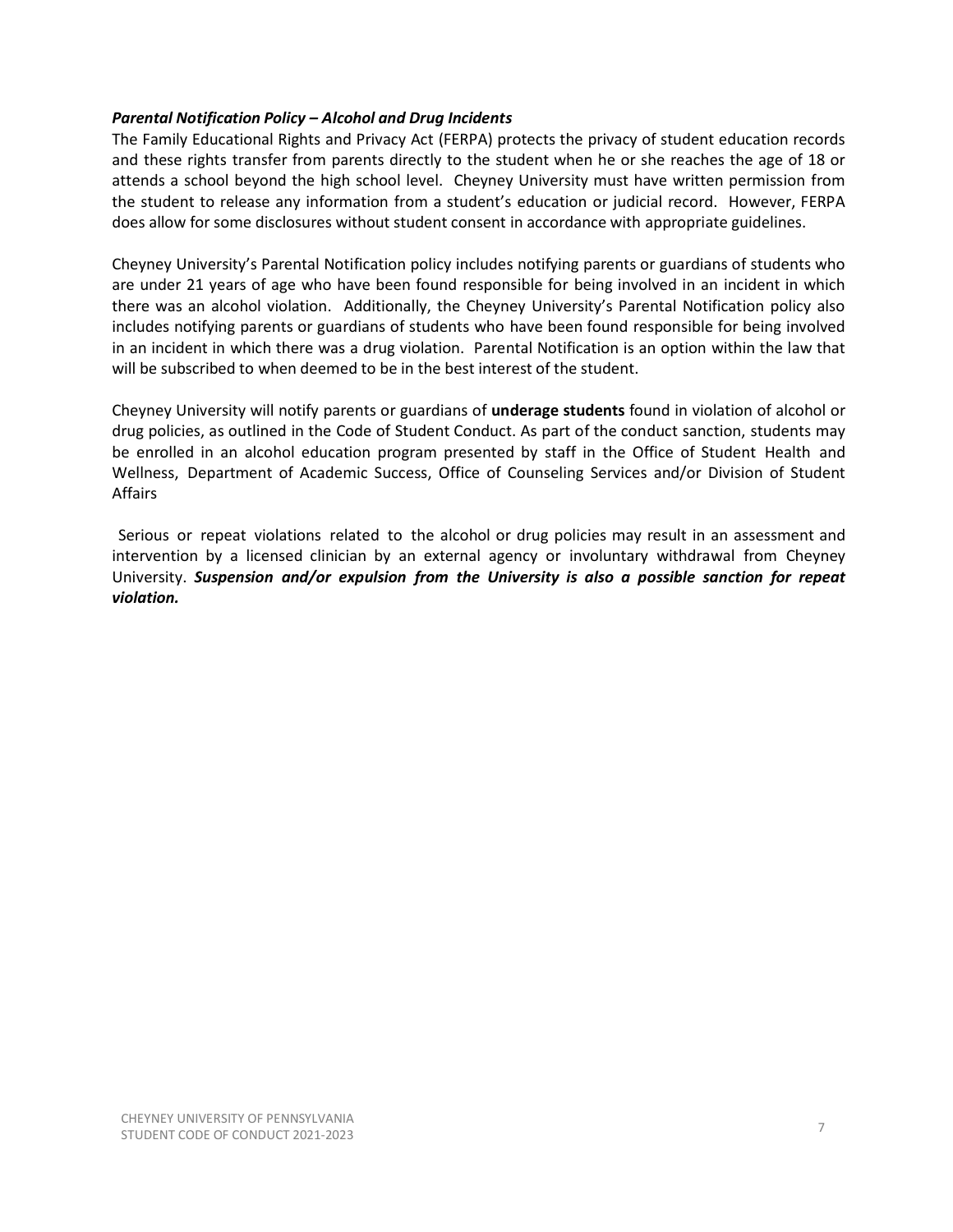# **SECTION C**

# **Violations**

# *Alcohol Violations*

The laws of the Commonwealth of Pennsylvania prohibit possession, consumption, and distribution of alcoholic beverages by, and to, those under the legal drinking age of 21 years of age. Alcohol is prohibited at all student-sponsored events. Cheyney University of Pennsylvania is a **dry campus**, which means that alcohol is *not* permitted along with no open bottles/containers on campus or any affiliated campus property. Accordingly, the possession, consumption, and/or distribution of an alcoholic beverage on campus and in the residence, halls are prohibited, regardless of an individual's age.

Underage students found to have consumed alcoholic beverages and students, who are publicly intoxicated, will be subject to disciplinary action, as well as other penalties under the law. In addition, Cheyney University prohibits the display of empty containers of alcohol in the residence halls by resident students. Empty alcohol containers, including those with trace amounts found in residence hall rooms, as well as others places on campus, will subject those students to disciplinary action. Furthermore, students found to be in possession, consumption, or who have distributed alcoholic beverages will also be subject to disciplinary action. Providing alcoholic beverages to minors is a violation of the Commonwealth of Pennsylvania and University policy.

# **Violations of this policy include, but are not limited to:**

- Consumption
- Display of Empty Alcohol Containers
- Driving Under the Influence
- Excessive Alcohol (Keg, Liquor, Beer Ball, 30-pack or more…etc.)
- Open Alcohol Containers
- Possession and/or Distribution of Alcohol
- Public Intoxication
- Selling and/or Furnishing Alcohol to Minors

# *Complicity*

 Actively assisting in the commission of a violation or being present in such a way as to condone, support, or encourage the violation.

# *Dining Hall Violations*

All Cheyney University students and their guests are expected to comply with all specified rules and regulations governing any and all dining facilities on campus. Students are subject to disciplinary action for the following violations:

- Failure to comply with dining services policies
- Failure to provide a Cheyney University identification card when entering the dining facilities
- Involvement in food fights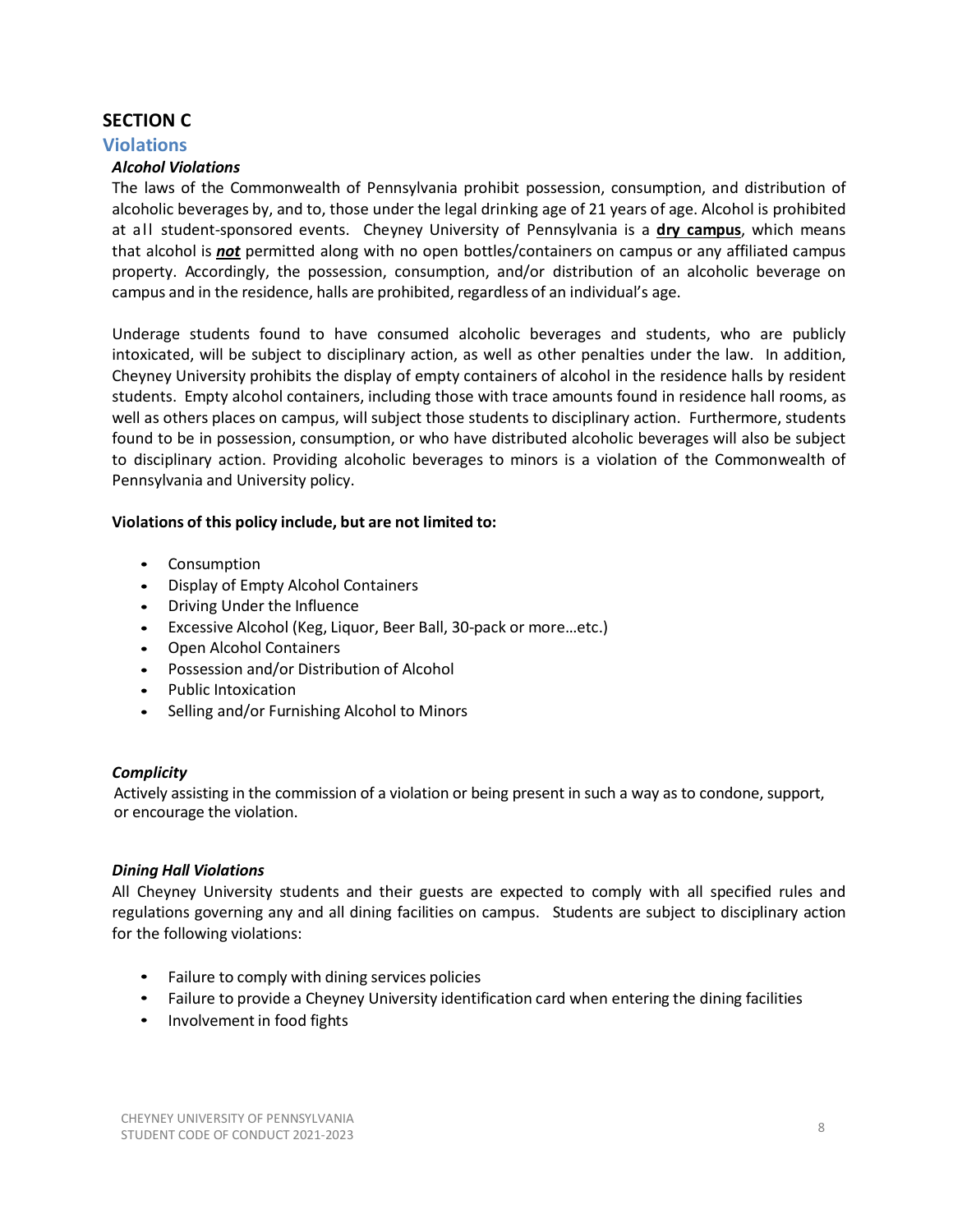# *Dishonesty*

Acts of dishonesty include, but are not limited to knowingly providing false information to or making false reports to University or government officials; misrepresenting oneself through written, verbal, electronic, and digital communication; misrepresenting oneself through social media, and falsifying of records and documents, including, but not limited to, parking permits, University identification cards, meal cards, access card; and the misuse and unauthorized possession of keys and identification.

 Fraudulent use and/or possession of University-issued property or use of the University 's name or brand without proper authorization is prohibited. Violations of the University 's policies on the unauthorized use of the University name, brand and likeness will be handled by the university designee.

# *Disorderly/Disruptive Conduct*

Conduct that impedes, hinders, threatens, or prevents the orderly functioning of any of the University's academic or administrative operations and/or an individual's ability to work, study, or participate in activities of the University is prohibited.

# **Violations of this policy include, but are not limited to:**

- Causing a Public Disturbance
- Fighting or Engaging in a Brawl
- Leading, Instigating, and/or Inciting a Riot
- Lewd or Indecent Conduct
- Unreasonable Noise
- Disruptive Behavior in the Classroom
- Acts of Unlawful Discrimination
- Tampering with University equipment (to include but not limited to door locks, Wireless Access Points, computers, and multi-function copiers)

# *Environmental Health and Safety Violations, Including Fire Safety Violations*

Students and their guests are expected to observe environmental health and safety mandates, including fire safety rules and regulations.

# **Violations of this policy include, but are not limited to:**

- Creating hazardous conditions
- Failure to evacuate and exit any building (upon the activation and sounding of a fire alarm, including failure to participate in a fire drill)
- Failure to secure an event permit (to include outdoor cooking/grilling with the use of an open flame on university premises)
- Smoking in any University facility
- Activating false fire alarms (students can be expelled from the University for this offense)
- Possessing and/or burning candles/incense
- Committing arson
- Otherwise setting or causing a fire
- Tampering with fire safety equipment (to include damage, destruction, misuse, covering or other interference with life-safety equipment. This includes, but is not limited to, emergency exit doors, fire extinguishers, pull stations, smoke detectors, sprinklers, etc.)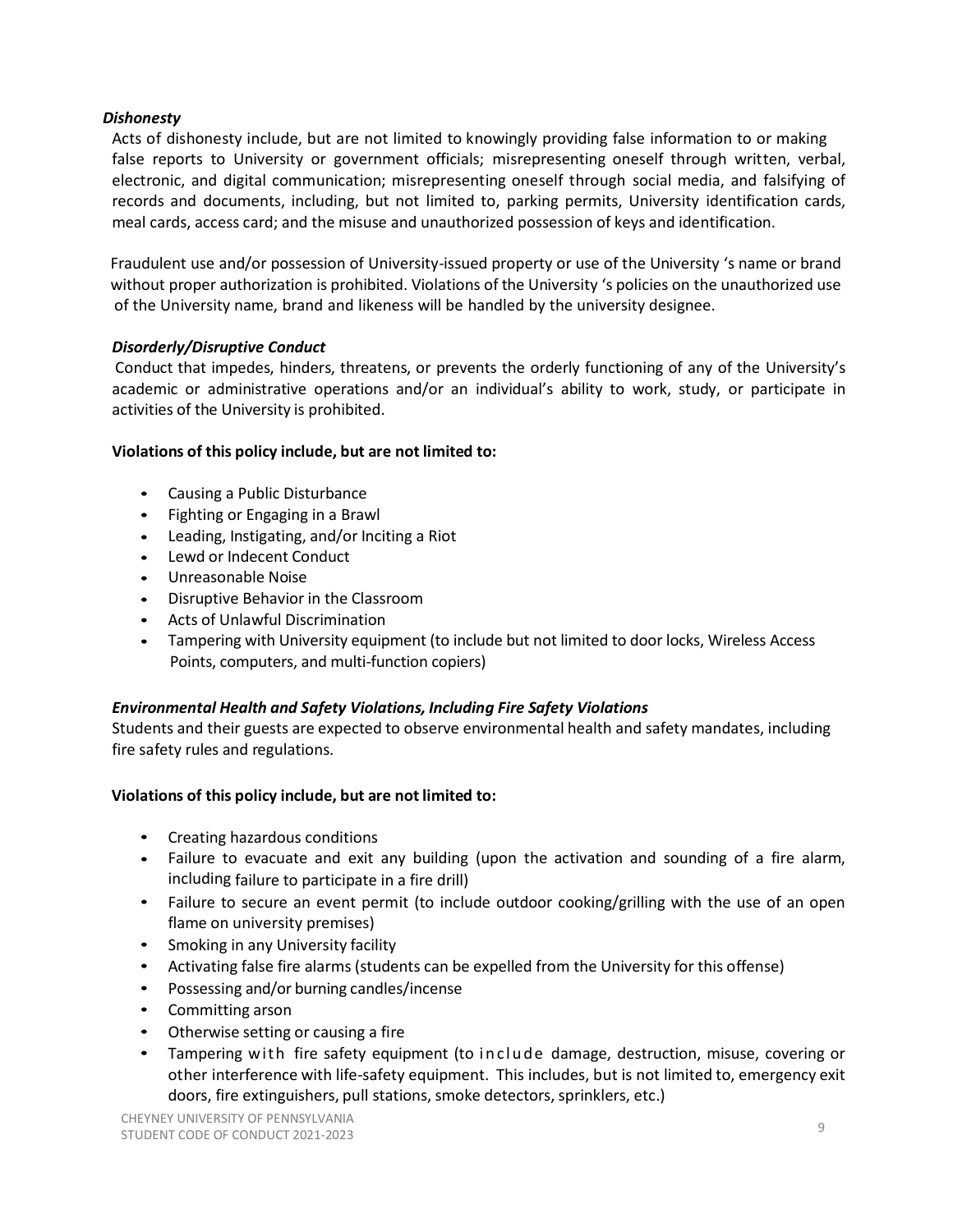• Carrying a lit cigar, cigarette, pipe, Juul, Vape Pens or other smoking devices.

# *Failure to Comply with Sanctions*

Violations of or failure to complete a sanction imposed by the University Student Conduct Board or Conduct Officer may result in additional and more severe sanctions. Students who repeatedly violate the Student Code of Conduct, local, state, federal laws, and University policies and procedures will be subject to imposed sanctions that are greater in severity with each offense.

# *Non-Compliance*

Non-compliance is the failure to comply in any capacity when issued a verbal or written directive by a University official to include gross disobedience manifested by any of the following listed below. This includes hindering, obstructing, and interfering with the implementation of the Student Code of Conduct. A University official is defined as any individual who is serving within the scope of, they/them/their employment responsibilities.

# **Violations of this policy include, but are not limited to:**

- Failure to comply with established rules and regulations
- Failure to comply with a reasonable request by a University official
- Failure to provide a valid Cheyney University student ID
- Failure to provide information

### *Gambling*

Engaging in any game of chance or that which involves the exchange of money, good or services on University property or in University facilities is prohibited.

### *Guest Policy Violations*

Visitors to the residence halls are expected to adhere to the procedures and regulations established by Housing Operations and Residence Life and the policies and rules established by Cheyney University of Pennsylvania. Students will be held accountable for their guest(s) actions and behaviors. **Students should not sign-in individuals they do not know.**

# **Violations of this policy include, but are not limited to:**

- Violations of the Student Housing Contract Terms and Policies
- Violations of University Mandates and Emergency Policies (i.e., COVID-19 Policy)
- Violation of the Student Code of Conduct by the resident and/or guest
- Use of a member of the opposite gender bathroom
- Conduct that constitutes unlawful discrimination based on another person's race, color, sex, religion, age, national origin, disability, sexual orientation, or veteran's status (those found to be in violation of this policy will be subject to severe sanctions)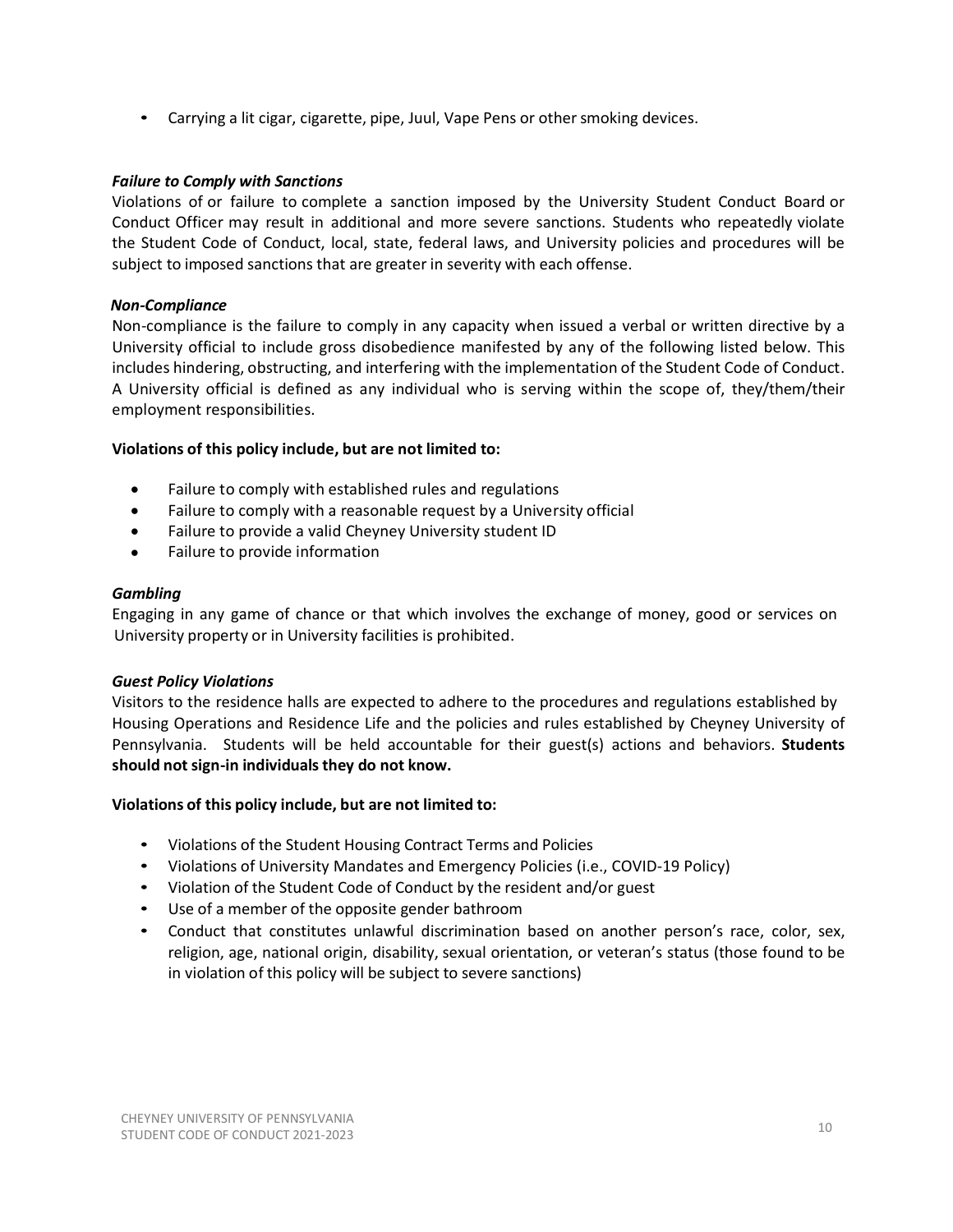# *Harassment and Intimidation*

The University prohibits harassing behavior, including harassment based upon gender identity, meaning conduct directed at a specific individual(s) that is sufficiently severe or pervasive to substantially interfere with the individual's employment, education, or access to University programs, activities, and/or opportunities. Behavior is considered to be punishable harassment if: (1) it has a harmful effect on the individual in question; and (2) is behavior that would have a harmful effect on other reasonable individuals who experienced the same treatment. Conduct that constitutes unlawful Harassment and Intimidation based on another person's race, color, sex, religion, age, national origin, disability, sexual orientation, or veteran's status is prohibited. (Those found to be in violation of this policy will be subject to severe sanctions)

Any crime that manifests evidence that the victim wasintentionally selected because of the victim's actual or perceived race, religion, gender, sexual orientation, ethnicity, or physical/mental disabilities.

# **Violations of this policy include, but are not limited to:**

- Interfering with the freedom of any person to express they/them/their views as long as they are within legal limits;
- Interfering with conduct that limits or restricts a person's freedom to move about in a lawful manner without consent; and
- Using technology to carry out any of the foregoing

# *Hazing*

Pennsylvania Hazing Law mandates that colleges and universities across the Commonwealth adopt a Policy prohibiting hazing. Cheyney University strictly prohibits hazing within the University community and this policy applies to acts conducted on and off campus. No individual, athlete, or organization (sponsored or recognized) associated with Cheyney University shall conduct or condone any activity that can be described or perceived as "hazing".

Cheyney University reserves the right to adjudicate any student or University recognized or sponsored organization for any action or inaction (where there is a duty to act) that an ordinary, reasonable, intelligent individual or group of individuals know or should know might result in corrective or disciplinary action. Consent is not a defense to a criminal charge of hazing or a charge under the University's Student Code of Conduct. Students violating this policy may face sanctions, including fines, the withholding of a diploma or transcripts, pending compliance with rules or pending compliance with the payment of fines, probation, suspension, dismissal, or expulsion. Organizations violating this policy may face fines, and/or revocation of University sponsorship or recognition.

Any person experiencing or witnessing behavior suspected to be hazing is to report the behavior to the Director of Student Activities: Mr. Harold Johnson, [haroldjohnson@cheyney.edu;](mailto:haroldjohnson@cheyney.edu) (610) 399-2100 or the Department of Public Safety at (610) 399-2405 IMMEDITELY.

You can also submit a report anonymously at: [https://cheyney.edu/resources/cu-campus-public](https://cheyney.edu/resources/cu-campus-public-safety/anonymous-reporting/)[safety/anonymous-reporting/](https://cheyney.edu/resources/cu-campus-public-safety/anonymous-reporting/)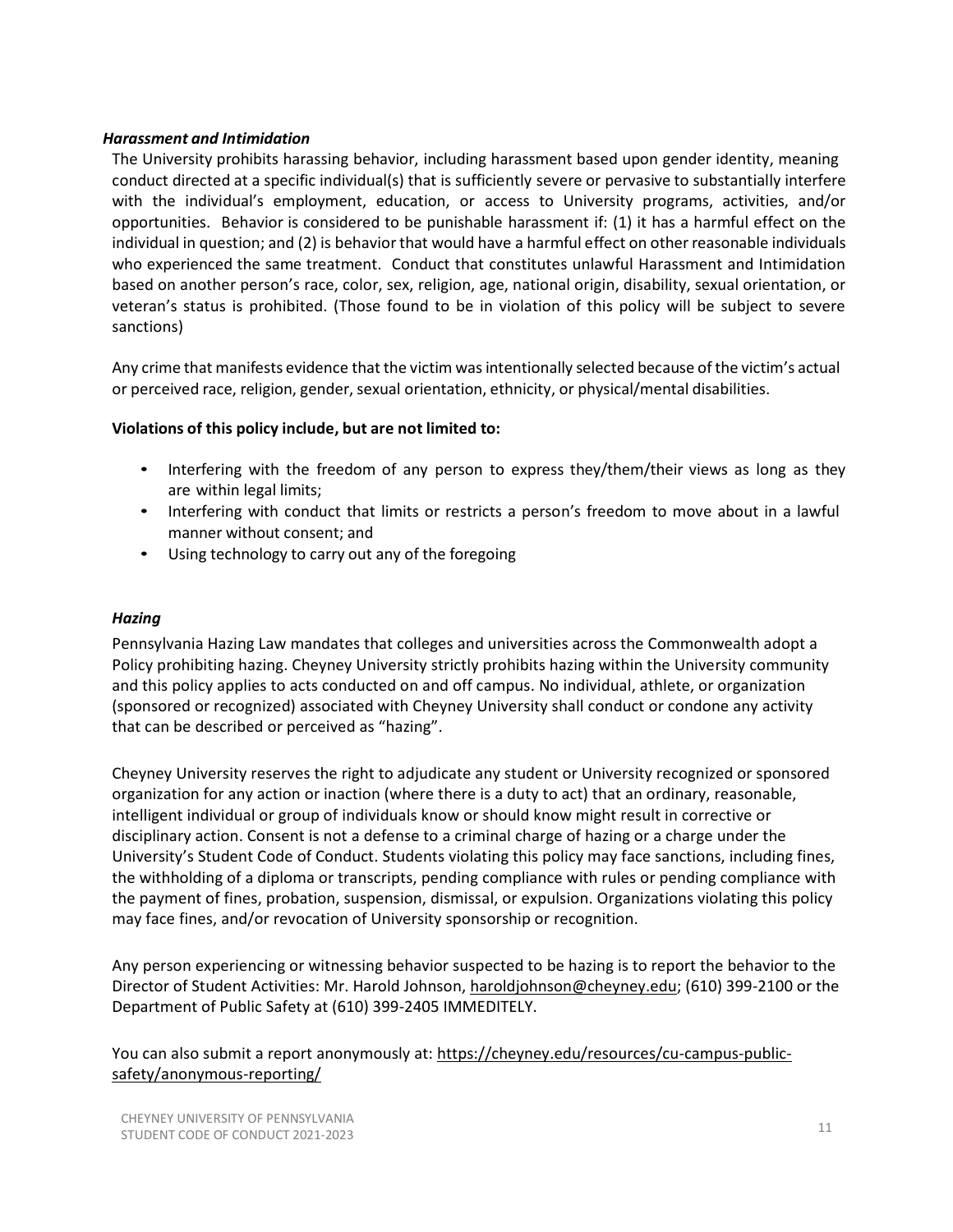# This policy in its entirety can be found online at: <https://cheyney.edu/wp-content/uploads/2019/02/NEW-HAZING-POLICY-IAL-final-11719.pdf>

Hazing, as defined by the Pennsylvania Hazing Law, (18 Pa. C.S.A. §§ 2801 et seq.) and Cheyney University is "any action or situation created, which recklessly or intentionally endangers the mental or physical health or safety of a student or which willfully destroys or removes public property for the purpose of initiation or admission into or affiliation with, or as a condition for continued membership in, any organization operating under the sanction of, or recognized as, an organization by an institution of higher education. The term shall include, but not be limited to, any brutality of a physical nature, such as whipping, beating, branding, forced calisthenics, exposure to the elements, forced consumption of any food, liquor, drug, or other substance, or any other forced physical activity which could adversely affect the physical health and safety of the individual, and shall include any activity which would subject the individual to extreme mental stress, such as sleep deprivation, forced exclusion from social contact, forced conduct which could result in extreme embarrassment, or any other forced activity which could adversely affect the mental health or dignity of the individual, or any willful destruction or removal of public property, or which is personally degrading or violates any federal, state, local statue or university policy is considered hazing. In addition to hazing, the following is considered to be a violation:

- A. Conducting or participating in unapproved membership intake/ new membership education activities on campus or off.
- B. Participating in on-campus or off-campus membership intake activities/new member education by an approved or unrecognized Greek letter or social fellowship organization outside of the intake window approved by the university (pre/post-pledging). Furthermore, any inductee (pledge) who willingly participates in any act of hazing will also be considered in violation of this policy.

Any person experiencing or witnessing an action in violation of this policy is encouraged to report the incident to the Director of Student Activities and/or Department of Public Safety. Appropriate university disciplinary procedures and municipal and State statues are applicable, including House Bill 749, the Anti-Hazing Law.

Please Note: Any student who participates in hazing is subject to the University Disciplinary Judicial system and may be suspended or expelled from the university. Hazing is a criminal offense. Any student who participates in hazing may be arrested and prosecuted. Convictions may result in applicable penalty under the Pennsylvania Crimes Code.

# **Sanctions:**

Sanctions will be in line with the University Judicial Disciplinary Code/Student Code of Conduct. In cases, of violations, the operations of the organization/group will be reviewed by the Chief Conduct Officer or designee and the national organization may be involved where applicable. A statement of expectations and guidelines will be developed for the organization to follow. Official warnings for minor violations, in cases where no previous disciplinary record is indicated, may be issued by the Chief Conduct officer or designee.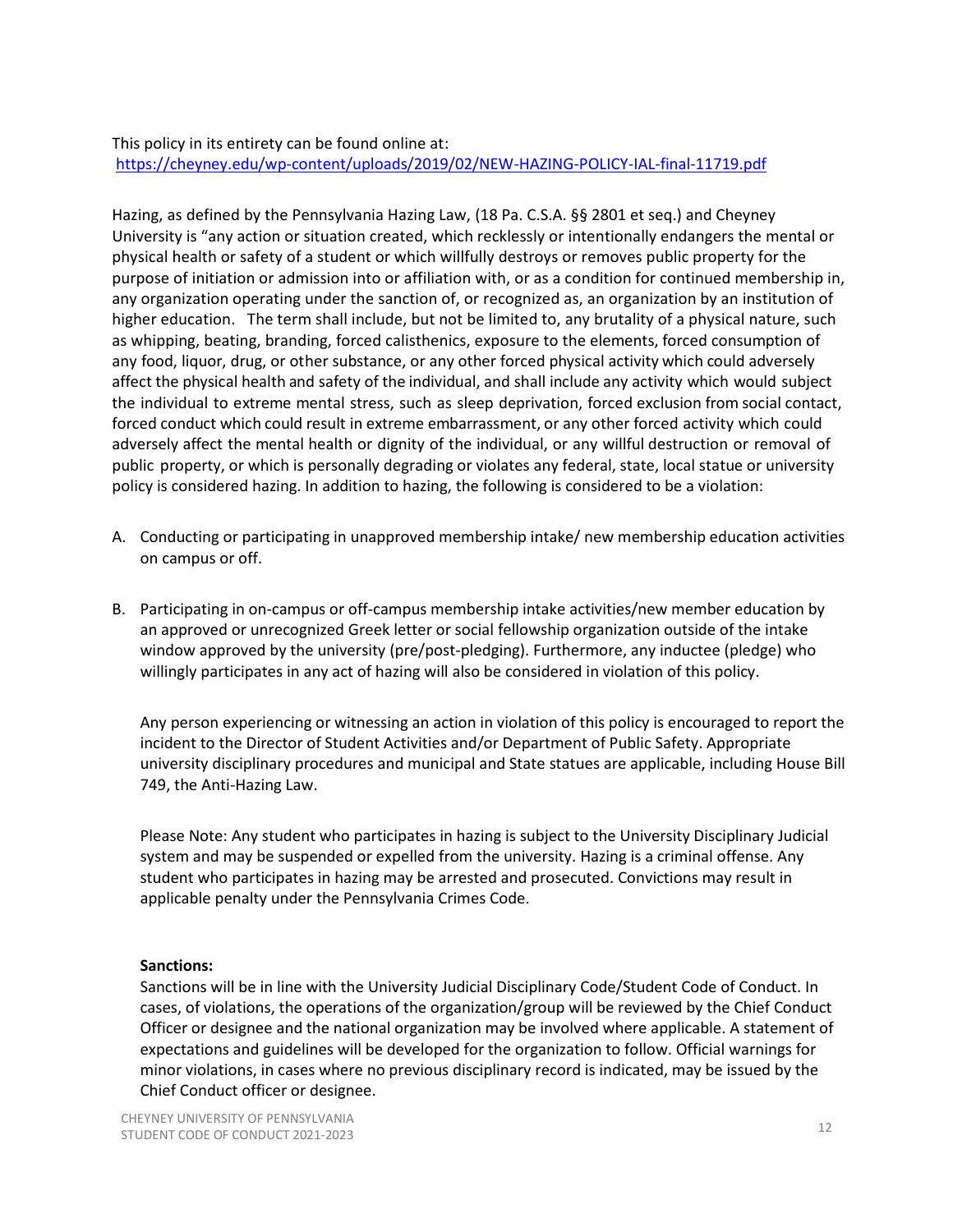# *Housing Contract Terms and Policies*

Residents and their guests are expected to be familiar with and abide by all policies, procedures, rules, and regulations governing the residential community, as established by Housing Operations and Residence Life, and the University. These procedures and regulations apply to all Cheyney University residential students and their guests while in the residence halls. Furthermore, residential students and their guests are also expected to treat other students, faculty, staff, members of the Cheyney University community, and the Residence Life and Housing staff with dignity, civility, and respect at all times. Violations of any of the terms and conditions outlined in the Student Housing Contract Terms and Policies will result in disciplinary action at the discretion of the Director of Housing Operations and in consultation with Chief Conduct Officer and/or designee.

Such action may include, but is not limited to, referral to the Director of Housing Operations, University Student Conduct Board, a designated Residence Life Hearing Officer, immediate removal from the Residence Life program, or Student Housing Agreement termination.

# **Violations of this policy include, but are not limited to:**

- *Violations of Courtesy Hours/Quiet Hours Policy* Members of the residential community and their guests are expected to exhibit respectful and civil conduct and be mindful at all times that others may be attempting to study and sleep. Courtesy Hours and Quiet Hours are designated hours where noise should be kept to a minimum and during the evening hours, not heard outside of a student's room. **10:00 am – 10:00 pm DAILY**
- *Violations of CU Roommate Agreement* Residential students will be required to complete a CU Roommate Agreement with their roommates(s) once they have moved into their rooms or any time a new roommate moves into a room. The CU Roommate Agreement is a binding contract between all roommates and students will be held accountable for violations of the agreement.
- *Discarding Objects Out of a Residence Hall Window* Due to safety concerns, students are prohibited from discarding any items outside of any residence hall windows.
- *Failure to Attend Advertised Mandatory Residence Hall Meetings* Throughout the academic year and to protect the health and safety of the residential community, it may be necessary to schedule mandatory residence hall meetings where students will be required to attend.
- *Failure to Vacate During Official Check-Out –* It is expected that all members of the residential community follow and adhere to all advertised check-out, closing procedures and guidelines when the University is closed for official University breaks.
- *Violations of Guest/Visitation Policy –* Students and their guests must adhere to all University guidelines, policies, procedures, and local, state, and federal laws. Students are responsible for the actions of their guests. All individuals visiting the residence halls will be required to sign in and out at the courtesy desk located in the lobby of each hall. Unescorted guests will be cited for trespassing.
- *Illegal Entry into a Residence Hall -* Students may enter into their assigned residence hall by swiping, via the card access system, and producing a valid Cheyney University ID. Individuals not assigned to a particular residence hall must be signed in by a resident of the visiting residence hall. Any other entry into a residence hall is a violation.
- *Illegally Entering or Exiting Emergency Doors –* Emergency doors are marked and designated for use during emergency situations **only**, as designated by a University official. Use of these doors at any other time is prohibited.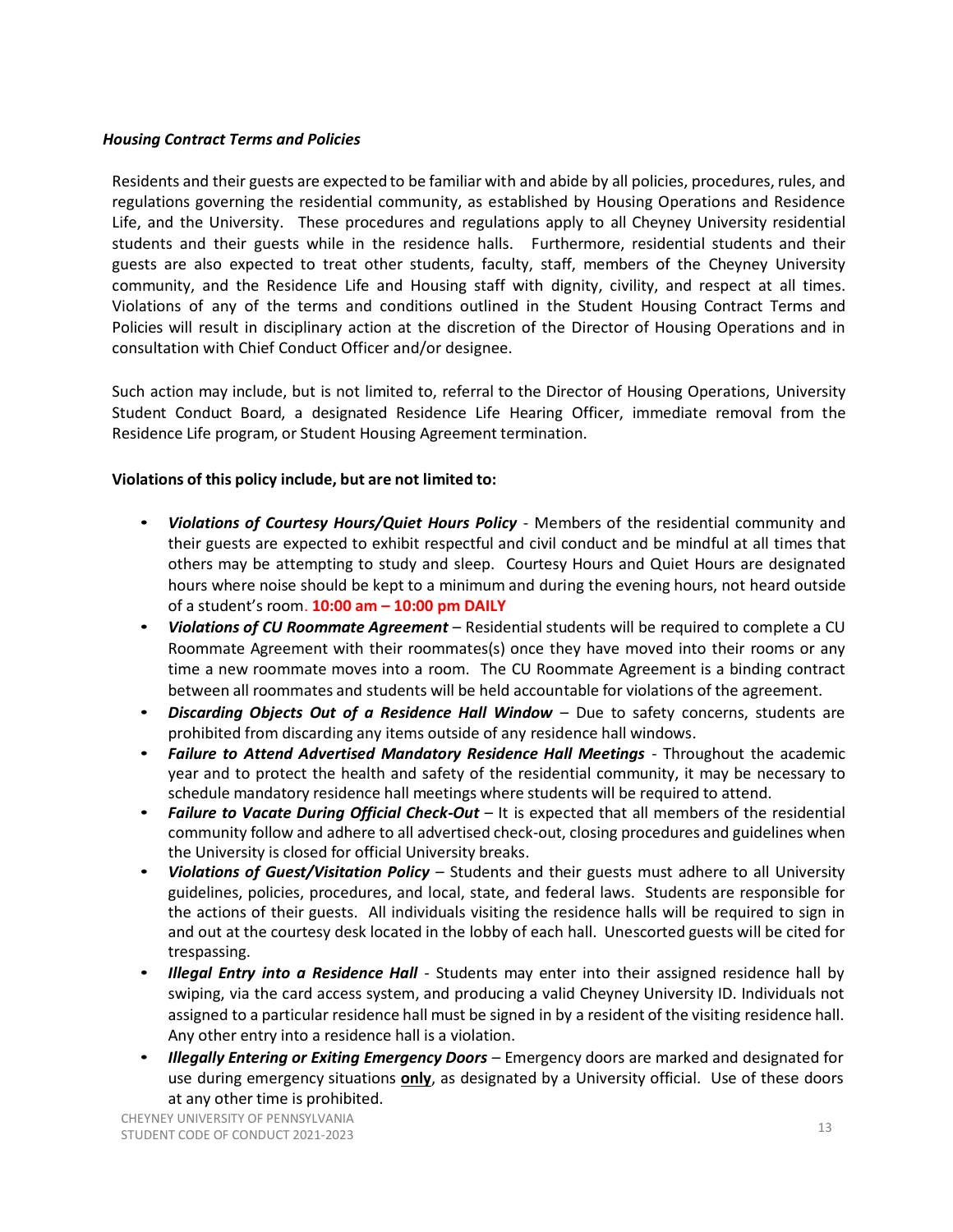• *Illegal, Prohibited, and Unauthorized Appliances and Equipment -* The University considers fire safety and the safety of all residential students as serious business. Students are prohibited from possessing any illegal and/or prohibited items that pose a health and safety risk in their room, to themselves, and/or the residential community.

Such items include but are not limited to:

-Refrigerator and Microwaves: Note each suite in the New Residence Hall/LLC is equipped with these appliances

- Alcohol or Alcohol paraphernalia (I.e., decorative collections of alcohol containers are not permitted)
- Pets of any kind
- Candles, Incense, Wax warmers (any item using a heating element or flame)
- Strobe lights, fog machines
- Lava or Oil lamps
- Slow Cookers or Crock Pots
- Grills \*(includes George Forman Grills)
- -Toasters, or Toaster Ovens
- Air Fryer/Deep Fryers of any kind
- E-Cigarettes/E- Hookah
- Hookah
- Wireless Routers
- Water Beds
- Space Heaters
- Hoverboards
- *Pets –* Pets of any kind are not allowed, including fish.
- *Pranks -* Mischievous acts that harass or harm another individual, cause damage or destruction to university property will be considered vandalism and/or cause that individual to have a reasonable fear of bodily harm or harm to they/them/their property is considered inappropriate behavior.
- *Prevention of Authorized Room Assignment –* Housing Operations staff reserves the right to assign another student to a room at any time where empty spaces have been identified or reassign students to another space with notification. Students who hinder, prevent, and/or exhibit uncivil behavior towards another student who has been assigned to the room will be held accountable.
- *Propped Open Doors of a Secured Building -* For the safety of all members of the residential community, propping entrance and exit doors of a residence hall is prohibited.
- *Removal of Window Screens -* Removal of window screens from any residential facility are prohibited.
- *Repeated Room Lockouts (three or more per semester)* Students are always required to carry their university issued student identification card and room key with them. Failure to provide your key and/or student identification card on three or more occasions will be considered a violation.
- *Smoking* Smoking of any kind and the use of smoking devices or equipment that includes but is not limited to electronic cigarettes (e-cigarettes), vape pens, vaporizers, hookahs, and pipes are strictly prohibited within the residence halls and the immediate areas directly adjacent and outside the doors.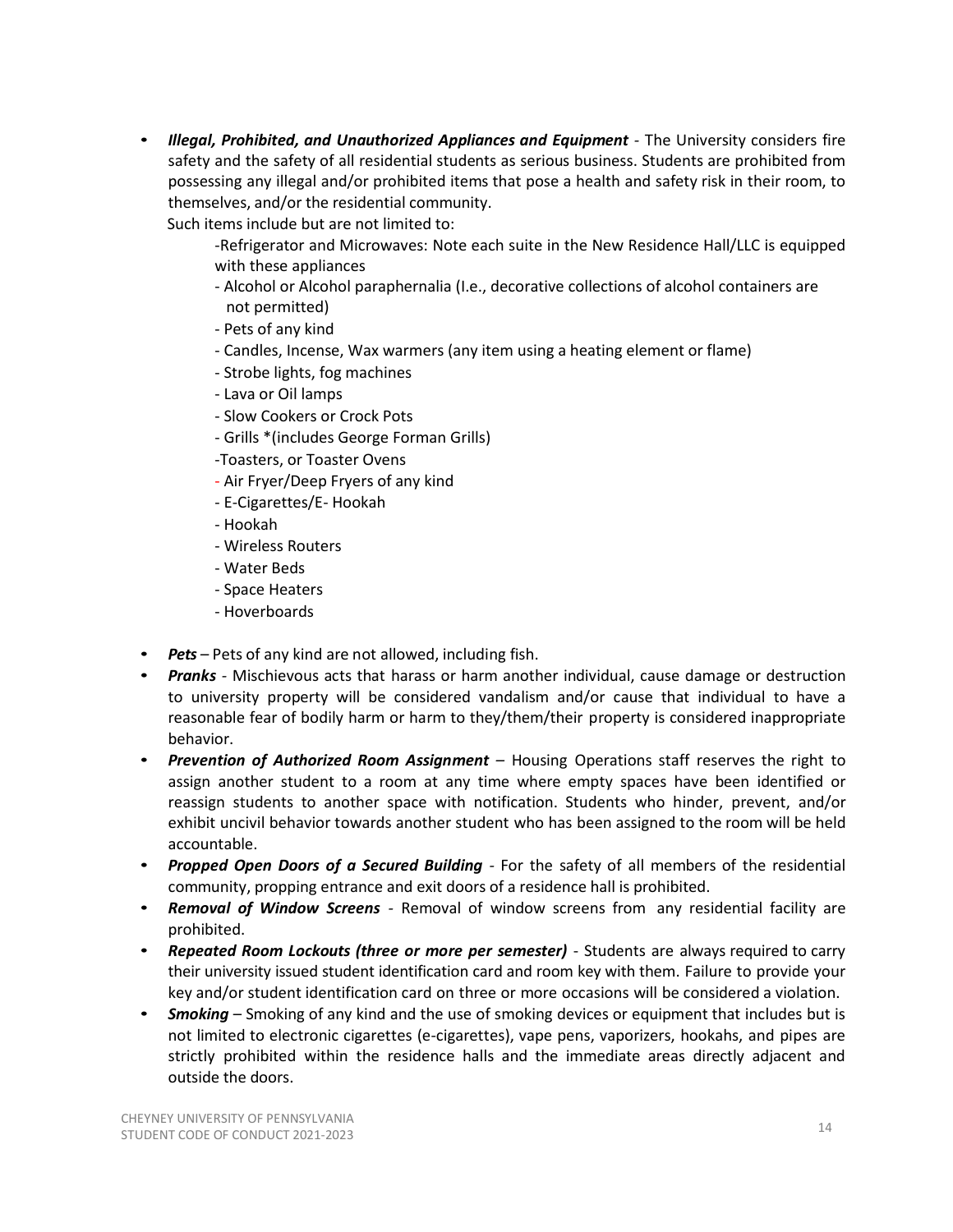- *Unauthorized Event/Party -* All events, programs, and functions must be approved by completing the events policy guidelines and obtaining the approval of the Department of Operations. Students are prohibited from hosting unauthorized events.
- *Unauthorized Room/Hall Change –* Room and residence hall assignment changes must be approved by a Director of Housing Operations.
- *Unauthorized Selling or Solicitation –* Selling and the distribution of unauthorized items and good in and/or near the residence halls is prohibited.
- *Unnecessary Mess/Trash –* All members of the residential community are expected to take pride in their community, clean up after themselves, and discard all trash and unwanted items in the designated trash receptacle and/or appropriate manner.
- *Unsanitary/Unacceptable Conditions in a Residence Hall Room –* Students will be in violation of the health and safety guidelines in the event that their assigned room is in unsanitary, unsafe, and/or unacceptable conditions.
- *Use of Bathrooms - Guest and students are expected to use the restroom facility that corresponds to their sex or gender identity.*
- *Vandalism* The intentional and/or reckless, but not accidental destruction of property; damaging, destroying, defacing, tampering, misuse, or abuse of University property and/or the property of any person and/or business is prohibited.
- *Violations of Health and Safety Inspections* Violations and/or conditions in a residence hall room that endangers the health, safety, and welfare of any member of the residential community are prohibited.
- *Other* Any violation of the Student Housing Contract Terms & Policies and/or any University mandates.

# *Illegal Drugs*

State and federal laws prohibit the possession, consumption, and distribution of illegal drugs. This includes, but is not limited to, depressants, hallucinogens, narcotics, and opioids without a prescription. Cheyney University of Pennsylvania has zero tolerance for illegal drugs on campus and in the residence halls.

Students found to have consumed illegal drugs, as well as those students who are found to be in possession of, consumption of, and/or distributing (including those with the intent to sell) illegal drugs, may be subject to disciplinary action, arrest, and criminal prosecution. Possession of drug contraband and paraphernalia *(e.g., Vape Pens, THC oils, and "Edibles")* is also a violation and will be subject to disciplinary action.

Additionally, the use of substances that give off odors similar to illegal drugs (e.g., cannabis) that cause university officials to respond because of suspected use, and which causes material and substantial disruption or interference with the day-to-day operations of the residence halls, will also be considered a violation of this policy whether or not actual illegal drugs are recovered.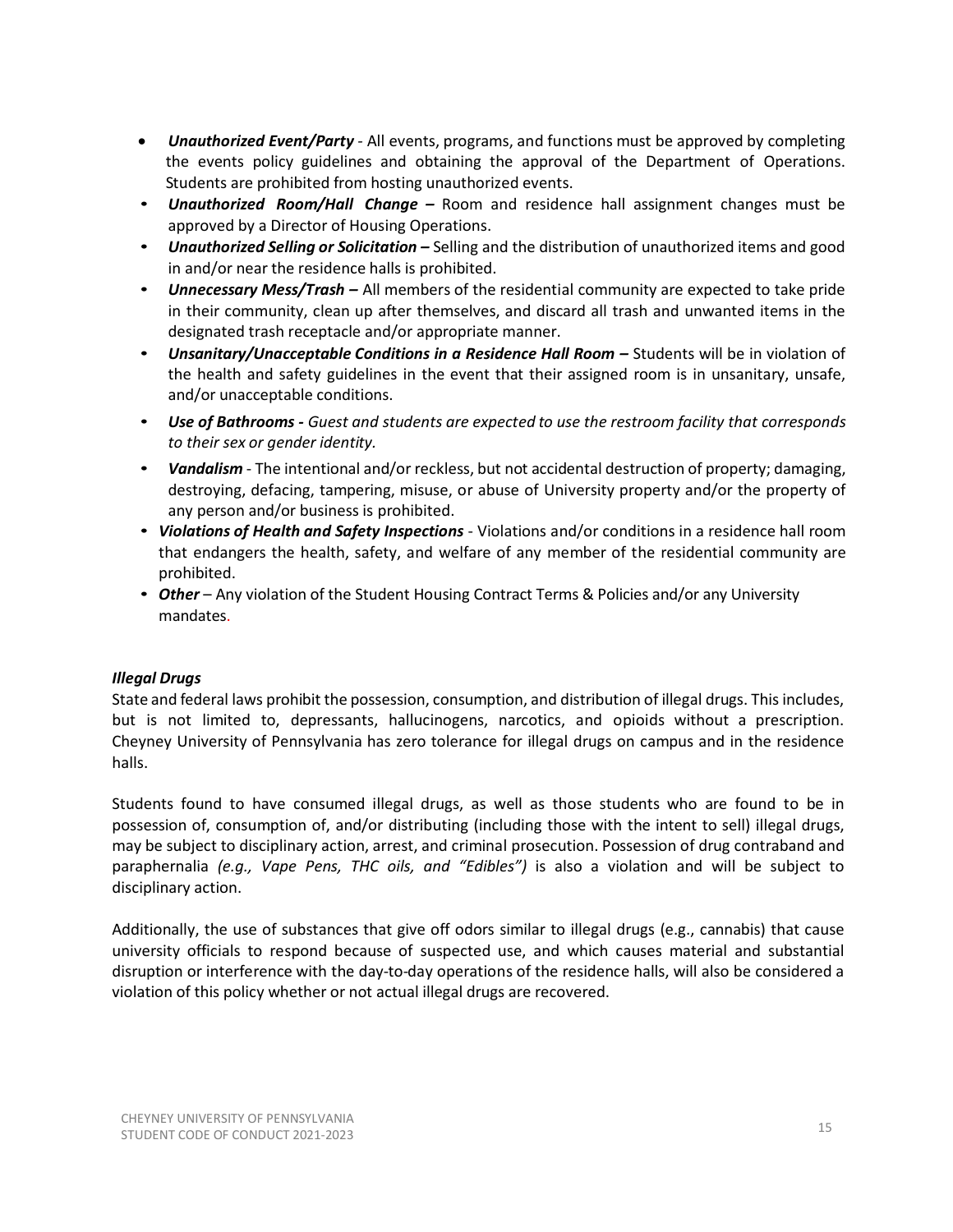# **Violations of this policy include, but are not limited to:**

- Consumption and/or Use of Illegal Drugs
- Possession and/or Distribution of Illegal Drugs
- Possession with the Intent to Sell Illegal Drugs
- Public Intoxication / Under the Influence
- Misuse or abuse of Prescription Drugs

# *Illegal Use of Electronic Equipment*

The University recognizes that a number of CU students will have cell phones and other electronic devices with video, camera, or voice recording capabilities. In consideration of each member of the university community, and for purposes of compliance with laws, CU students are prohibited from using video and camera features without the consent of the individual (s) who are intended subjects. In some instances, videoing may be illegal without consent. In addition, students are advised that any voice recording of another individual without consent may constitute a violation of state wiretapping laws.

# *Infliction of Harm*

Any willful and deliberate or negligent act that results or which may result in the infliction of harm to another person, the property of another person, or to University property. Such acts include physical assault or abuse, (i.e., fighting) attempted physical assault or abuse upon another person, and reckless behavior that may result in injury.

# *Retaliation*

Harassment of the person(s) alleging misconduct including, but not limited to, intimidation, threats, infliction of harm and the use of social media, text messages, "group chats" or electronic devices to complete any of the foregoing is prohibited.

### *Sexual Misconduct*

All information regarding Title IX: Sexual Misconduct/Sexual Harassment can be found online at: <https://cheyney.edu/resources/cu-campus-public-safety/title-ix/>

Sexual Misconduct includes a variety of acts that are perpetrated against another without consent or when an individual is unable to give consent freely. Sexual misconduct includes, but is not limited to the following prohibited behaviors:

# *Dating Violence*

Dating violence, which is a violation of the University's Sexual Harassment policy, is violence by a person who is or has been in a romantic or intimate relationship with the complainant. Whether such a relationship exists or existed will be gauged by the length, type, and frequency of interaction between the complainant and respondent.

**Stalking** is defined as a course of conduct directed at a specific person that would cause a reasonable person to fear for, they/them/their, or others' safety, or to suffer substantial emotional distress.

CHEYNEY UNIVERSITY OF PENNSYLVANIA *Rape* – Forcing or coercing another, regardless of gender or gender identity, to engage in a sexual act (anal, oral, or intercourse) without that person's consent or when the act is deemed without the person's consent because the person was incapable of consenting or understanding the nature of the act for any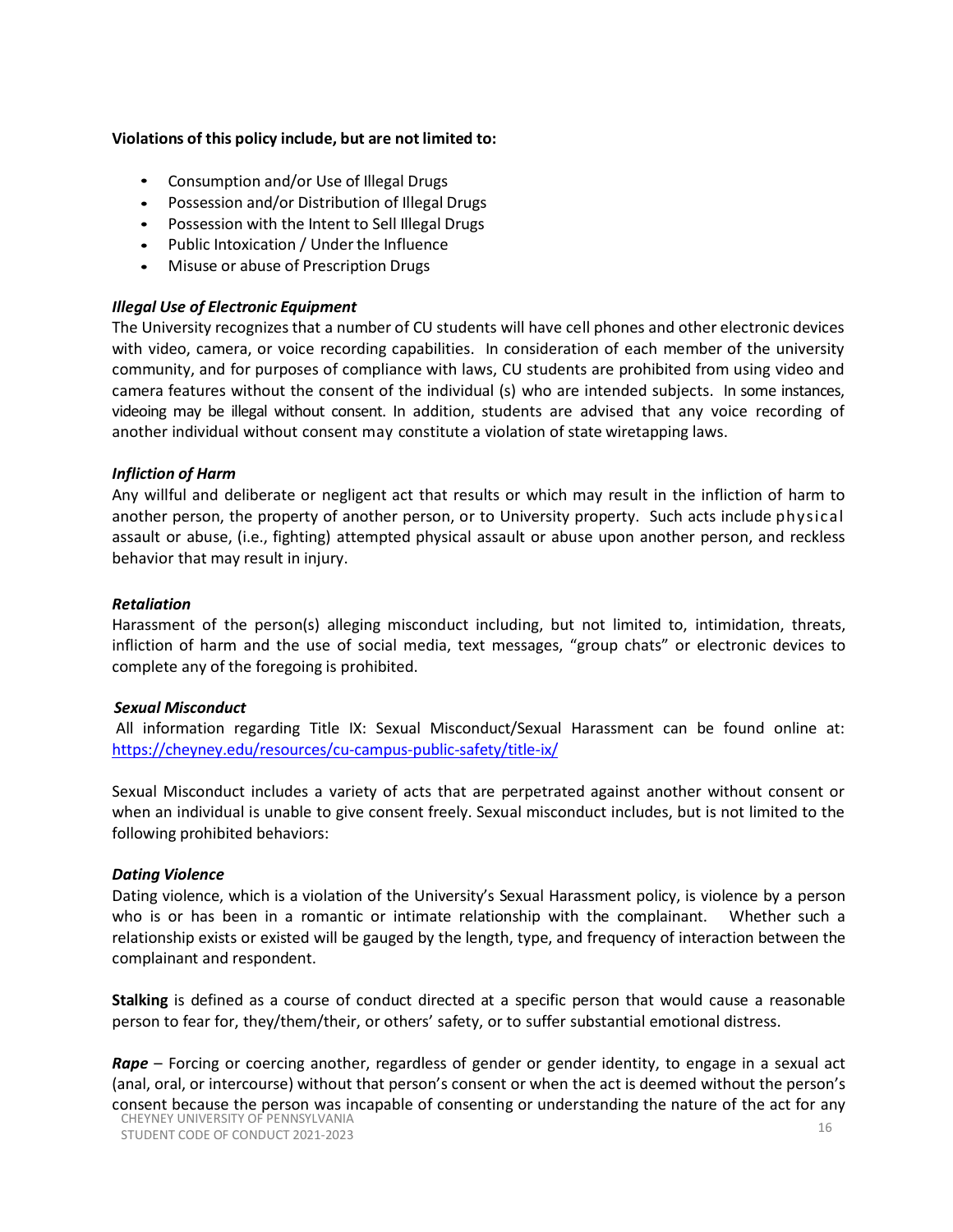reason.

*Sexual Assault* - Touching without the person's consent of any of the intimate parts of another person's body with the intent to commit a sexual act.

# **Sexual Harassment/Sexual Violence**

Cheyney University does not tolerate sexual harassment of any kind, including sexual violence and gender identity harassment. All students are required to be familiar with the University's policy on Preventing and Addressing Sexual Harassment, available at:

<https://cheyney.edu/resources/cu-campus-public-safety/title-ix/>

# **Violations of this policy include, but are not limited to:**

- Engaging in unwelcome conduct of a sexual nature, including unwelcome sexual advances, requests for sexual favors – either verbal or non-verbal, or physical conduct of a sexual nature.
- Committing an act of sexual violence, including, but not limited to rape, sexual assault, sexual battery, and sexual coercion or other sexual acts committed against a person's will, where a person is incapable of giving consent (as explained in the University's Sexual Harassment Policy).
- Committing an act that constitutes dating violence, domestic violence, or stalking.

**Domestic Violence -** is a violation of the University's Sexual Harassment policy and includes the ongoing pattern of physical violence (misdemeanor and felony offenses) occurring between a complainant and:

- The complainant's current or former spouse
- The complainant's current or former cohabitant, including same sex partner
- A person similarly situated under domestic or family violence laws; or
- Anyone else against an individual protected under domestic or family violence laws

# *Cheyney University encourages the reporting of any incidents of Sexual Harassment to the Title IX Coordinator or the Dept. of Public Safety immediately.*

You can also submit a report anonymously at: [https://cheyney.edu/resources/cu-campus-public](https://cheyney.edu/resources/cu-campus-public-safety/anonymous-reporting/)[safety/anonymous-reporting/](https://cheyney.edu/resources/cu-campus-public-safety/anonymous-reporting/)

# *Stalking*

Cheyney University is determined to provide a campus environment free of violence for all members of the campus community. For this reason, Cheyney University does not tolerate stalking, and will pursue the perpetrators of such acts to the fullest extent possible. Cheyney University is also committed to supporting victims of stalking through the appropriate provision of safety and support services. This policy applies to all students of Cheyney University community. Stalking incidents are occurring at an alarming rate on the nation's college campuses. It is a crime that happens to men and women of all races/ethnicities, religions, ages, abilities, sexual orientations, and sexual identity. It is a crime that can affect every aspect of a victim's life. Stalking often begins with phone calls, emails, social networking posts and/or letters, and can sometimes escalate to violence.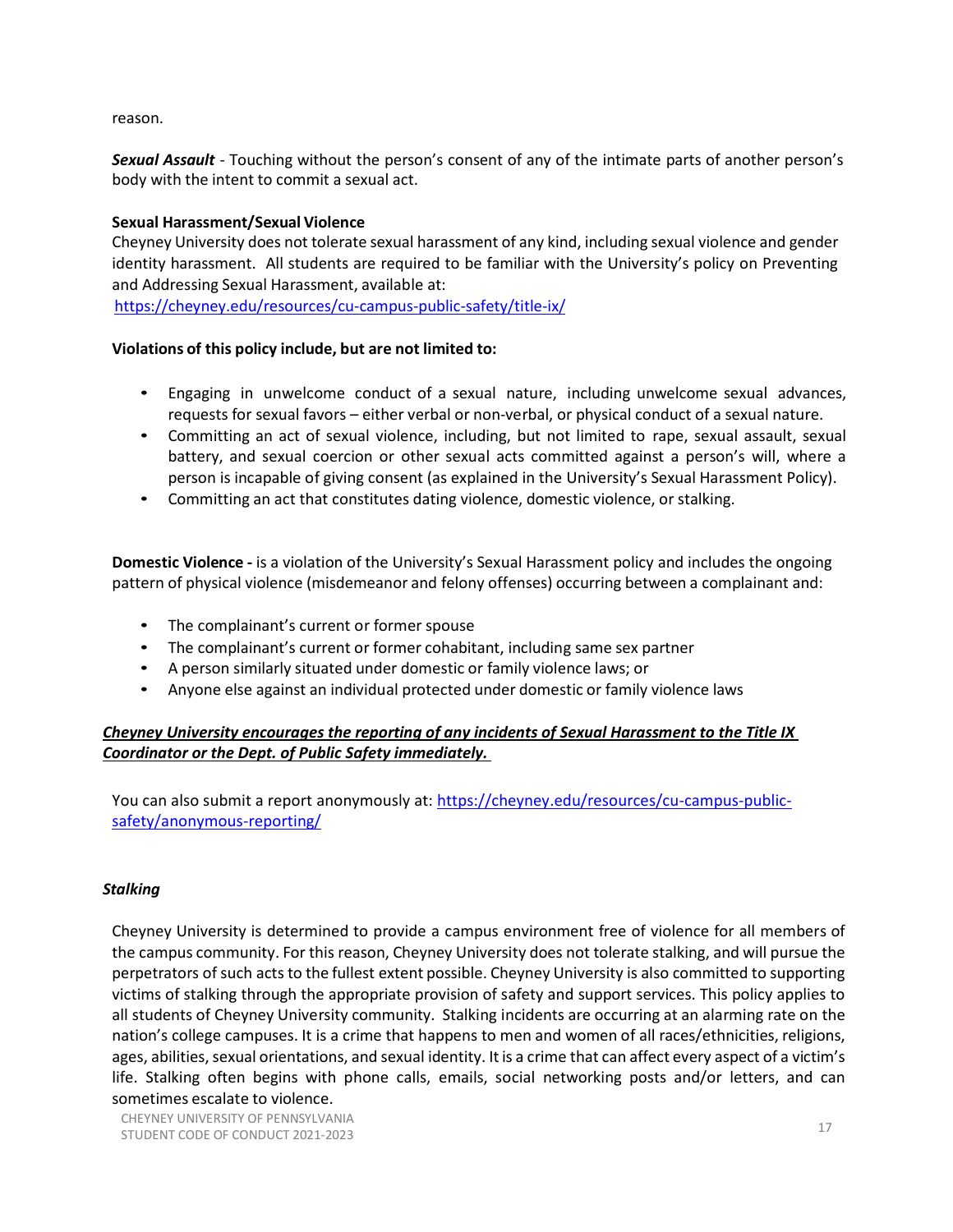Stalking is the engaging in a course of conduct directed at a specific person that causes that individual to fear for they/them/their own safety, the safety of others, or cause said individual to suffer substantial emotional distress. Stalking is also a violation of the University's Sexual Harassment Policy. Such behaviors and activities may include, but are not limited to, the following:

- Non-consensual communication, including face-to-face, telephone calls, voice messages, e-mails, written letters, gifts, or any other method of communication that is undesirable and causes fear in an individual.
- Use of online, electronic, or digital technologies, including the posting of pictures or information in chat rooms or on Web sites.
- Sending unwanted/unsolicited email, talk requests, friend requests, text messages, instant or direct messaging, voice memos, and/or pictures.
- Posting private or public messages on internet sites, social networking sites, group chats, and/or school bulletin boards, (i.e., CHEYNEYHUB, WHATSAPP, IG, INSTASTORIES etc.).
- Installing spyware on a Complainant's computer.
- Using Global Positioning Systems(GPS) to monitor a Complaint.
- Pursuing, following, waiting, or showing up uninvited at or near a residence, workplace, classroom, or other places frequented by the Complainant.
- Surveillance or other types of observation, including staring or "peeping".
- Trespassing.
- Vandalism.
- Non-consensual touching.
- Direct verbal or physical threats.
- Gathering information about an individual from friends, family and/or co-workers.
- Threats to harm self or others; and
- Defamation lying to others about the victim.

**Report Stalking --** Cheyney University encourages the reporting of all incidents of stalking to Public Safety, Housing Operations, or any representative of the University. Stalking is a crime in Pennsylvania and is subject to criminal prosecution. Students perpetrating such acts of violence will be subject to disciplinary action through the Cheyney University Office of Student Conduct and Compliance (or appropriate division office). This can include expulsion from Cheyney University and/or criminal prosecution simultaneously.

You can also submit a report anonymously at: [https://cheyney.edu/resources/cu-campus-public](https://cheyney.edu/resources/cu-campus-public-safety/anonymous-reporting/)[safety/anonymous-reporting/](https://cheyney.edu/resources/cu-campus-public-safety/anonymous-reporting/)

# *Theft*

For the purpose of this policy, theft shall be defined as knowingly taking, receiving, or attempting to take or receive the property of an individual or of the University, without the expressed consent of the owner. Additionally, the removal of any University owned items and furniture from classrooms, dining hall, lounges, residence halls and/or other public areas without the permission of a University official will also constitute a violation.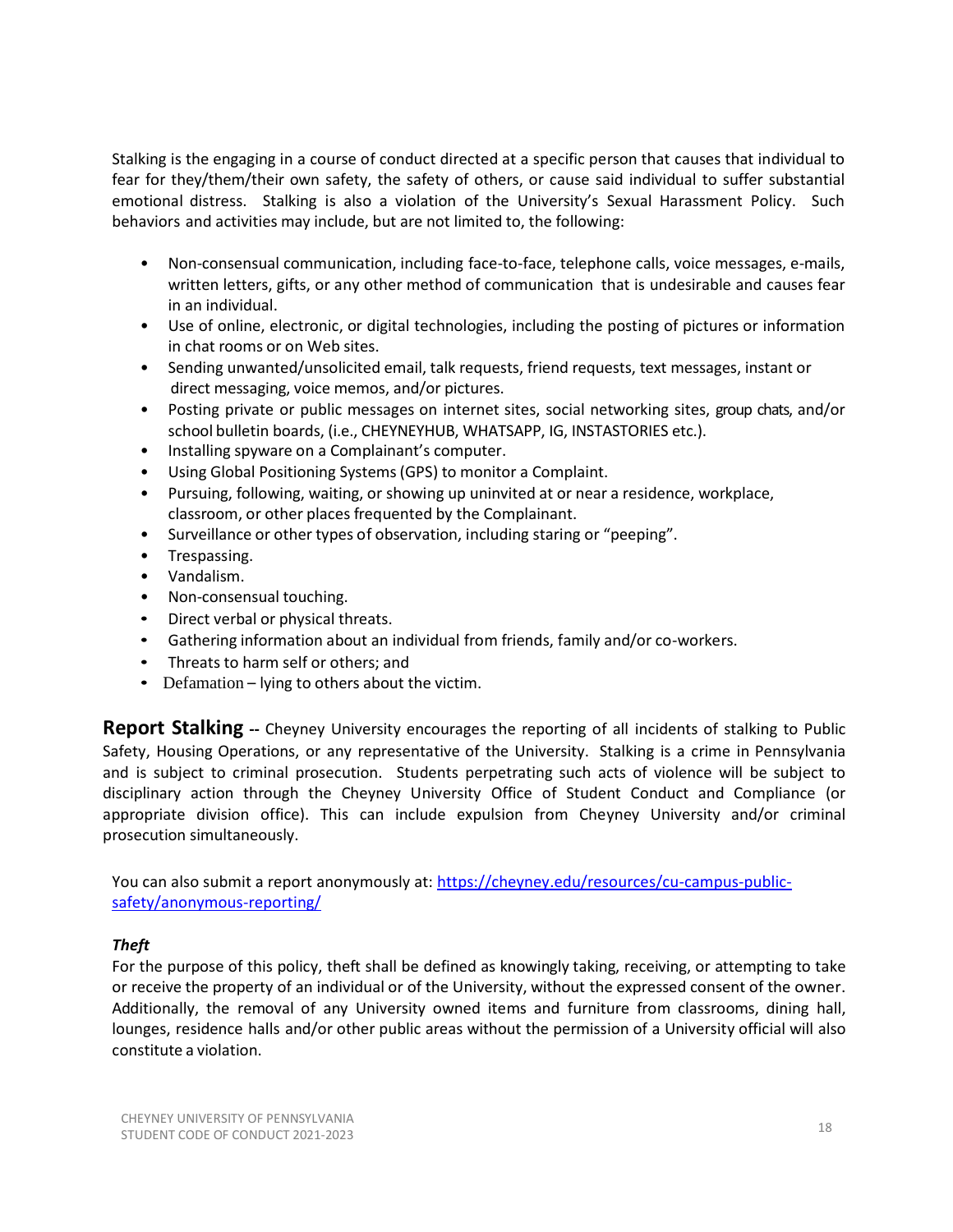# *Trespassing*

Entering and remaining in a University building, including University residence halls and/or Residence Halls room without authorization.

# *Vandalism*

Causing damage to or destroying University property or the property of an individual.

# *Violations of Civil or Criminal Law*

Students are reminded that they should represent the University in a positive manner, both on campus and off campus. A violation of any provision of federal or state law that adversely affects the University or members of the University community constitutes a violation of the Code of Conduct.

# **Weapons**

The possession or carrying of any deadly or offensive weapon by any person is prohibited in University academic buildings, administrative buildings, student residence buildings, dining facilities, or while attending a sporting, entertainment or educational event on the University's property or sponsored by the University. Entry upon University property in violation of this prohibition is expressly forbidden. Holders of valid permits to possess weapons will be directed to remove the weapon immediately from University property. Failure to comply with such directive may result in further disciplinary action for students or employees.

A deadly or offensive weapon is defined as "any device designed to produce death or serious bodily injury". Offensive weapons may be any devices so defined under the Pennsylvania Crimes Code Section 908 (c), i.e., those which serve no common lawful purpose. Deadly and offensive weapons may include, but are not limited to:

- a. Firearms, loaded or unloaded
- b. Paint, BB, pellet, flare, tranquilizer, stun, spear, or dart guns
- c. Knives with blades larger than a small folding knife
- d. Any cutting instrument where the blade is exposed in an automatic way
- e. Daggers orswords
- f. Striking instruments, including clubs, truncheons, and blackjacks
- g. Fireworks and any explosive devices
- h. Any weapon or item that has been adapted or modified for use as a weapon
- i. Martial arts weapons
- j. Bow and arrow combinations
- k. Ammunition or components to manufacture ammunition

Offensive weapons not included are devices sold commercially such as aerosol dispensers or non-lethal chemical irritants, small pocketknives, or general tools not designed as weapons and used for their lawful and intended purposes.

Due to the risk of being identified as a real weapon, any item which looks like a weapon and is used for any purpose on University property must be reported to and approved by campus police prior to use in any activity. Examples of such activities include official ROTC military exercises, color guard, intercollegiate athletics, class instruction or presentations, dramatic plays, and similar artistic events. Weapons brought to campus for the activities so noted must be stored in a manner approved by the Public Safety with appropriate notification by the student's advisor/professor of the need for such item to be on campus. Failure to comply with such directives may result in further disciplinary action forstudents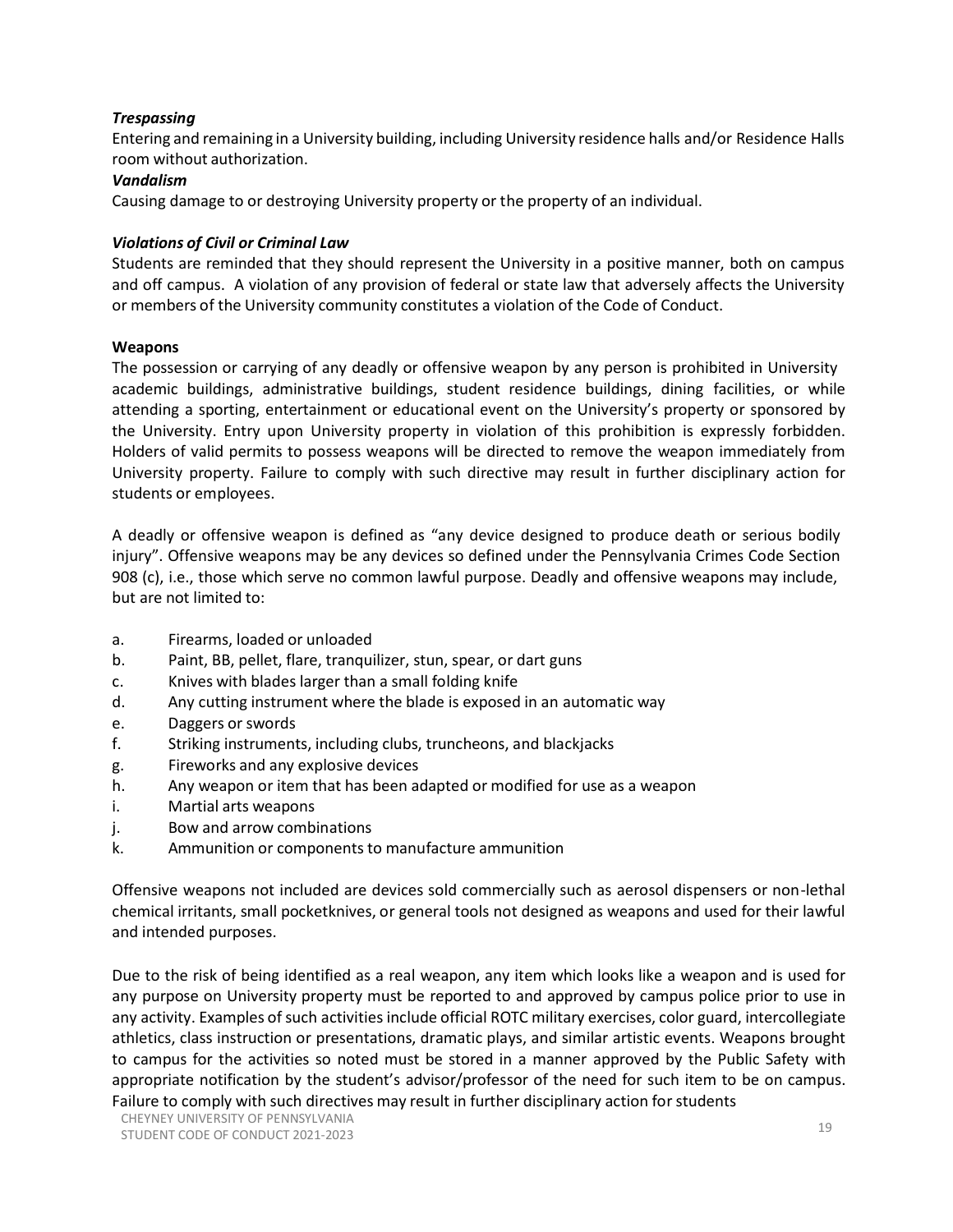# **Section D: Student Conduct Process**

# **Disciplinary Procedures**

# **Introductory Information**

Student conduct that is prohibited by University policies will be addressed under the disciplinary procedures designed to facilitate a fair and impartial resolution of each case. The procedures include disciplinary hearings. Disciplinary hearings, whether held before a Student Conduct Officer or the University Student Conduct Board, are *unlike court hearings*. Disciplinary hearings involve a full discussion of charges and circumstances. Rules of evidence and procedure differ from those applicable to proceedings before criminal or civil authorities. Therefore, students should familiarize themselves with these procedures to ensure that they are aware of their rights and responsibilities.

In order to ensure impartiality in student disciplinary proceedings, a University Student Conduct Board member or Student Conduct Officer, who has a conflict of interest or a bias toward either side or party is required to recuse they/them/their selves. All potential facts that may give rise to a question of disqualification should be provided to the Chairperson or designee of the University Student Conduct Board for final resolution. The decision of the Chairperson/designee shall be final. In the event that the Chairperson/designee has a conflict, such conflict shall be disclosed to the Executive Director of Student Affairs. The decision of the Executive Director of Student Affairs as to the Chairperson/designee 's participation, is final.

# **The University Conduct Board**

The composition of the University Student Conduct Board shall be as follows:

- Faculty membersto be approved by the Provost and/or Chief Academic Affairs Officer
- Full-time enrolled students that have been appropriately trained
- Administrative staff members to be approved by the Executive Director of Student Affairs in consultation with the Director of Student Conduct & Compliance and/or Chief Conduct Officer
- Students who serve as members of the University Student Conduct Board must have a minimum cumulative grade point average (GPA) of 2.50 and be in good judicial/university standing.

# *Disciplinary Process*

- 1. Complaint is made
- 2. Notice is provided to student against whom complaint is made
- 3. Hearing is held
- 4. Decision is rendered
- 5. Student has 5 days to appeal
- 6. Conduct Appeals Committee makes decision, if an appeal is filed

When a student is charged with a violation of conduct regulations, disposition of the student 's case shall occur in accordance with the requirements outlined below: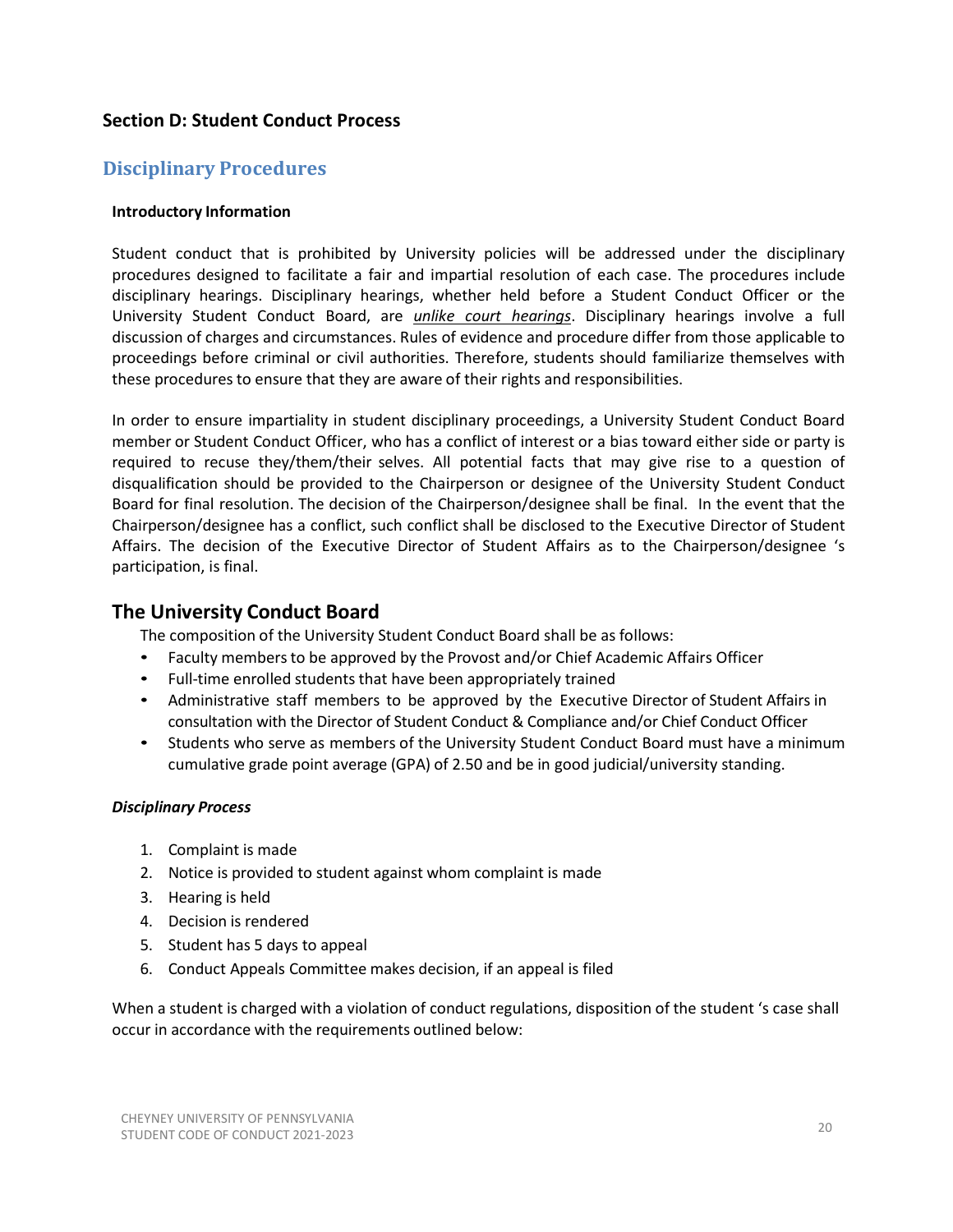# *Complaint Procedures*

Complaints of alleged violations by a student or student groups shall be made in writing and submitted to the Office of Student Conduct and Compliance. Alleged infractions that take place in the Residence Life and Housing community may be addressed by the Chief Conduct Officer and/or Director of Housing Operations, depending upon the severity of the infraction.

- Preliminary investigations of charges against students shall be made by the University Student Conduct Board through its Chairperson or university designee.
- Each complaint shall contain a statement of facts outlining each alleged act of misconduct and shall state all regulations which the student is alleged to have violated.
- The Chairperson of the Student Conduct Board or the Chief Conduct Officer shall expeditiously set the time and place for a hearing and shall notify the other members.

# *IMMUNITY*

The University encourages victims of serious crimes to report incidents and encourages all students to report violations of the Code of Conduct. Consistent with these objectives, the University reserves the right to grant amnesty for misconduct that is secondary to the reported misconduct.

Note: Title IX sexual misconduct cases are subject to additional requirements (see Section E of the Code, following). To the extent that there is a conflict between Title IX requirements and Student Code of Conduct requirements, Title IX requirements take precedence.

# *Notice to the Accused*

- o The Chairperson/designee of the Student Conduct Board shall provide notice of the hearing date to the student against whom the Complaint has been filed. The student shall be notified of the alleged violation in writing by the Chairperson of the Student Conduct Board at least *48* hours in advance of the hearing. If the student is being placed on interim suspension, the procedures in the next section of this policy shall apply.
- $\circ$  Notices shall include the date, time, and location of the hearing; a statement of the specific charges and notice to the student that they/them/their are entitled to bring witnesses and one advisor of they/them/their choosing.
- o When a student has been accused of minor violations, the Notice will explain that they/them/their is afforded the opportunity to waive they/them/their right to a hearing, admit responsibility for the violation, and accept the sanction or to request a formal hearing. A student who agrees to these terms shall be required to sign the Waiver of Rights to a Hearing form.
- $\circ$  Notices will be delivered to the student's university email address or where appropriate. Where there is reasonable proof that a letter has been delivered, the student will be held responsible for honoring the hearing date.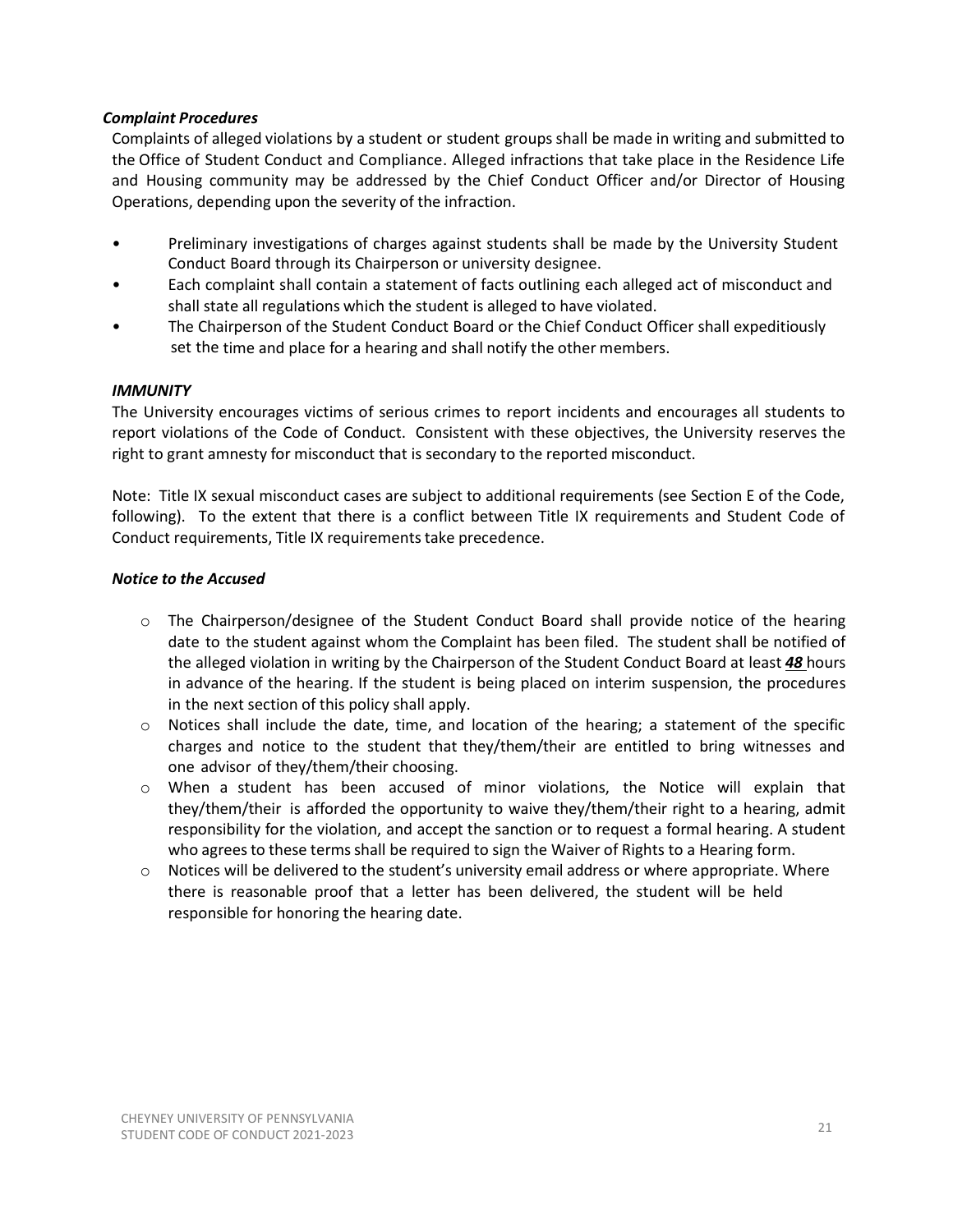### *Interim Suspension*

The University may impose an interim suspension and/or loss of privileges including removal from University-owned housing upon any student whose presence on campus constitutes an immediate threat to the health, safety, and welfare of the student or others, or the welfare of the University, its property, or personnel. In such cases an administrative hearing will be convened within 10 University days, unless extenuating circumstances warrant an extension, in which case a hearing will be provided at the earliest possible date. Please note that Interim Suspension is applied prior to any judicial proceeding.

# *Hearing Date*

Students who fail to appear at the scheduled hearing on the assigned date will have the hearing rescheduled **only** if a written excuse is submitted to the chair of the Student Conduct Board or Conduct Officer in advance, and a new date is approved by the same. A student's failure to appear for the second scheduled hearing will result in the hearing being conducted in the student 's absence, which might result in additional violations and sanctions including a determination of the student's Failure to Comply.

# *Student Rights*

At hearings of the University Student Conduct Board or Conduct Officer, a student shall be afforded all rights required of due process, including:

- The right to one advisor of they/them/their choice.
- The advisor may not speak during the hearing of the University Student Conduct Board.
- However, the advisor may consult privately with the student.

# *The Right to Question the Complainant*

- The right to present evidence in they/them/their behalf.
- The right to call witnesses in they/them/their behalf and cross-examine other witnesses.
- The right to remain silent and have no inference of guilt drawn from such silence.
- The right to request a Waiver of Rights to a Hearing Form.
- The right to be advised of they/them/their right to appeal the decision of the University Student Conduct Board or Conduct Officer.
- The right to review the Student Code of Conduct prior to the scheduled hearing.
- The right to request mediation with approval from the chair of the University Student Conduct Board or Conduct Officer.
	- o Mediation will not be permitted, under any circumstances, when the alleged misconduct is an act(s) of sexual violence, dating violence, domestic violence, or stalking.
	- $\circ$  In cases where mediation is permissible, requests for mediation may be granted only when *all parties* agree to the mediation process.
- The right to attend classes and university functions until a hearing is held and a decision is rendered unless an interim suspension is in effect or unless the right must be limited or modified if necessitated by the implementation of remedial actions taken pursuant to the University's Policy on Addressing and Preventing Sexual Harassment, Including Sexual Violence.
- The right to receive a copy of the hearing proceedings upon submission of a flash drive.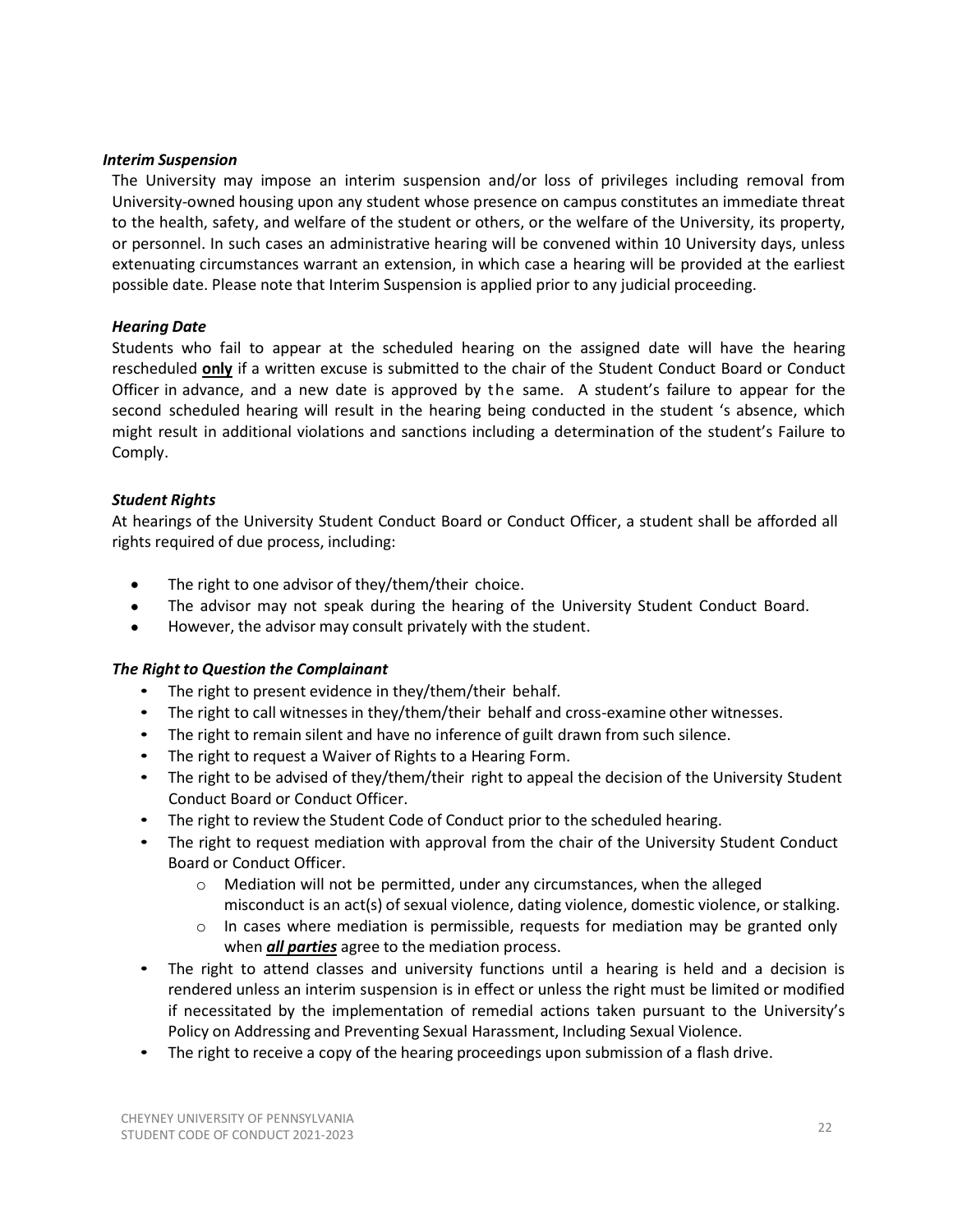# *Hearing Procedures*

- There are two types of hearings at the university, an Administrative Hearing where the Student Conduct Officer or designee makes the decision. Both the Administrative Hearing and a hearing decided by the University Student Conduct Board are the same process the difference is on whether an individual or group determines the outcome. The purpose of the hearing is to hear the facts and circumstances of the alleged incident.
- The hearings shall be closed except for the respondent, the complainant, an advisor for the respondent, the University Student Conduct Board or the Conduct Officer, the University official presenting the case, and Witnesses asked to testify should only be present for the portion of the hearing that involves their testimony and questions arising from that testimony
- A quorum will be necessary to hold a hearing. A quorum shall consist of three members: consisting of faculty/staff, student, and the Committee Chair or Designee.
- The University Student Conduct Board or Conduct Officer shall open the proceedings by reading the statement of charges.
- The Chair of the University Student Conduct Board or the Conduct Officer shall be responsible for maintaining order and room decorum and make all rules reasonable and necessary for the orderly and efficient disposition of the cases. All hearings are closed proceedings.
- Before presenting any testimony, each witness must submit to an oath where their/them/they swear and affirms the truth of statements to be made.
- The student will have the opportunity to enter the plea of responsible or not responsible.
- The charging party shall then present its case against the respondent. This shall be done by the submission of written, physical, and testimonial evidence. The referred party and the University Student Conduct Board or Conduct Officer shall have the right to conduct reasonable and pertinent questioning of the charging party and the charging party's witnesses.
- At the conclusion of the charging party's presentation, the referred party shall present a response to the charges. This shall be done by the submission of written, physical, and testimonial evidence. The charging party and the University Student Conduct Board or Conduct Officer shall have the right to conduct reasonable and pertinent questioning of the referred party and the referred party's witnesses.
- Witnesses will be allowed in the hearing to testify and answer questions posed by the University Student Conduct Board or Conduct Officer. Witnesses will be asked to leave after their testimony has been given and before closing statements are made.
- Each party will have the opportunity to make a closing statement.

# *Deliberative Process*

The University Student Conduct Board or the Conduct Officer will determine the outcome of the case based on all the materials, testimony, and evidence presented. Hearsay shall not be used as the sole evidence to establish any fact finding necessary to establish responsibility in any case. The decision in the case shall be based upon a *preponderance of the evidence*. This means that it is more likely than not that the accused committed the alleged misconduct. A majority vote shall be required.

• If the University Student Conduct Board or Conduct Officer determinesthat the student is responsible, the University Student Conduct Board or Conduct Officer may consider the following elements before imposing a sanction: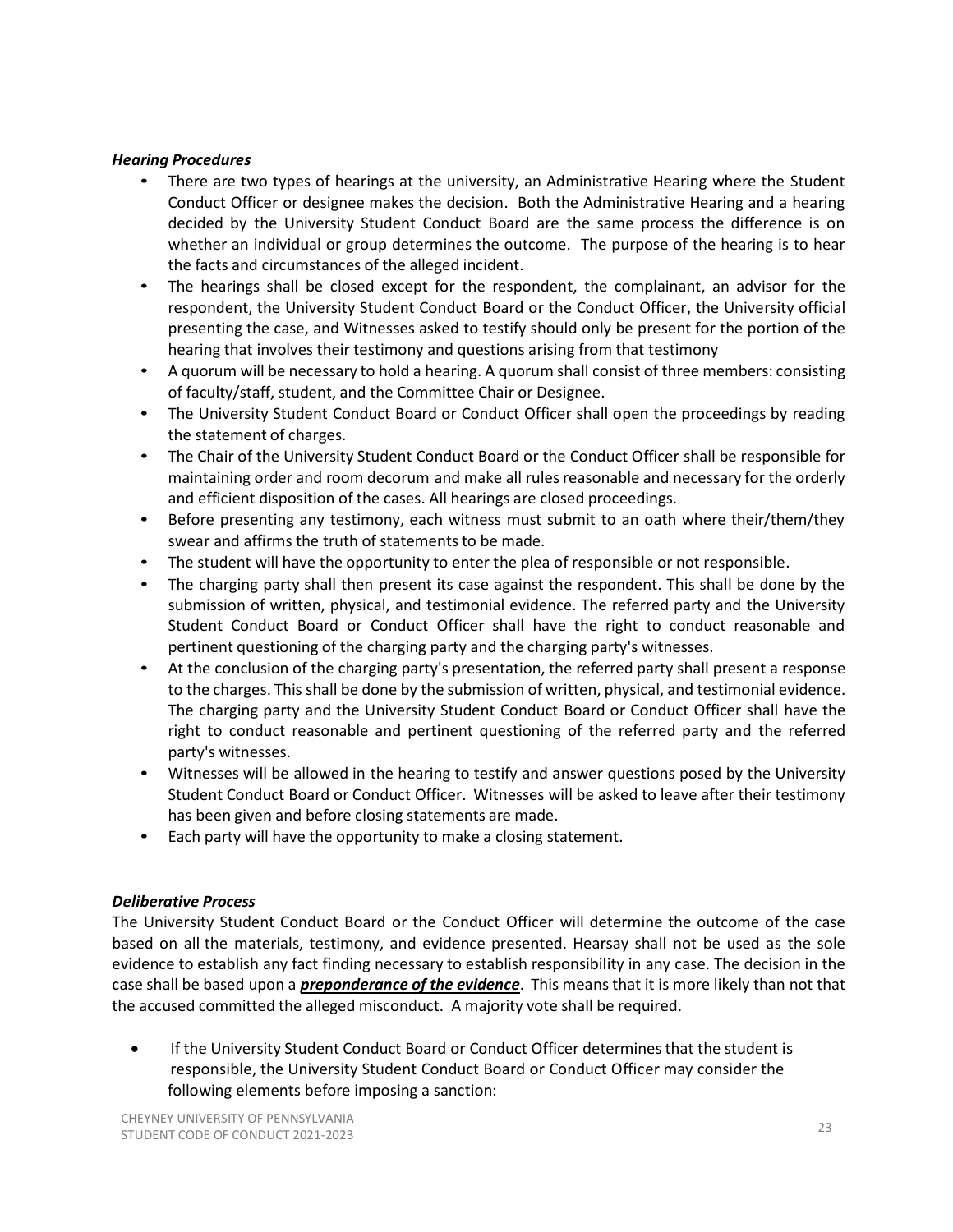- Evidence presented during the hearing.
- Academic record and class year of the student.
- Previous disciplinary records including that which is public record
- Demeanor of the accused during the hearing.
- Members of the University Student Conduct Board shall execute a Statement of Confidentiality as to information received concerning any student disciplinary matter.

# *Communication of Decision and Appeal Rights*

- The decision reached at the hearing will be communicated, in writing, to the student by the University Conduct Officer. If the decision is that the student is responsible, the assigned sanctions shall also be communicated to the student. Additionally, the student shall be notified, in writing, of they/them/their right to appeal the decision of the University Student Conduct Board or Conduct Officer.
- In cases of appeal, any action assessed by the hearing body or officer shall remain in effect, pending the outcome of the appeal by the University Appeals Committee.
- A brief determination letter shall be sent to the student(s), the Executive Director of Student Affairs, and others as appropriate, within twenty (20) business days afterthe hearing.

# **Disciplinary Appeal Procedures**

A respondent, or, in limited circumstances, a complainant, may appeal a decision of the University Student Conduct Board or Conduct Officer by filing a written Statement of Appeal with the Executive Director of Student Affairs or they/them/their designee, within five (5) business days of receipt of the determination based upon one or more of the following grounds:

- The respondent alleges that the hearing process was conducted unfairly and not in accordance with established procedures.
- Respondent alleges that there is new evidence or relevant information, not available at the time of the original hearing, which may alter the outcome of the case.
- Respondent alleges that the University policies, procedures, rules, or regulations alleged to have been violated were not properly interpreted or applied by the University Student Conduct Board or Conduct Officer.
- Respondent alleges that the sanction imposed was not proportionate to the gravity of the misconduct.
- The Respondent and Complainant have the right to appeal in cases of alleged sexual misconduct.
- The appeal must be filed within five (5) business days of receipt of the determination of the University Student Conduct Board or Conduct Officer.
- Respondent shall clearly state they/them/their grounds for appeal in they/them/their written Statement of Appeal to the Committee. The disposition of the appeal shall be governed by following the guidelines below:
	- $\circ$  Within five (5) business days of receiving the student 's written appeal, the Executive Director of Student Affairs or they/them/their designee, will notify the Chair of the University Conduct Appeals Committee.
	- $\circ$  The Chair of the University Conduct Appeals Committee will convene the Conduct Appeals Committee and review all of the information presented (written summaries, audiotapes,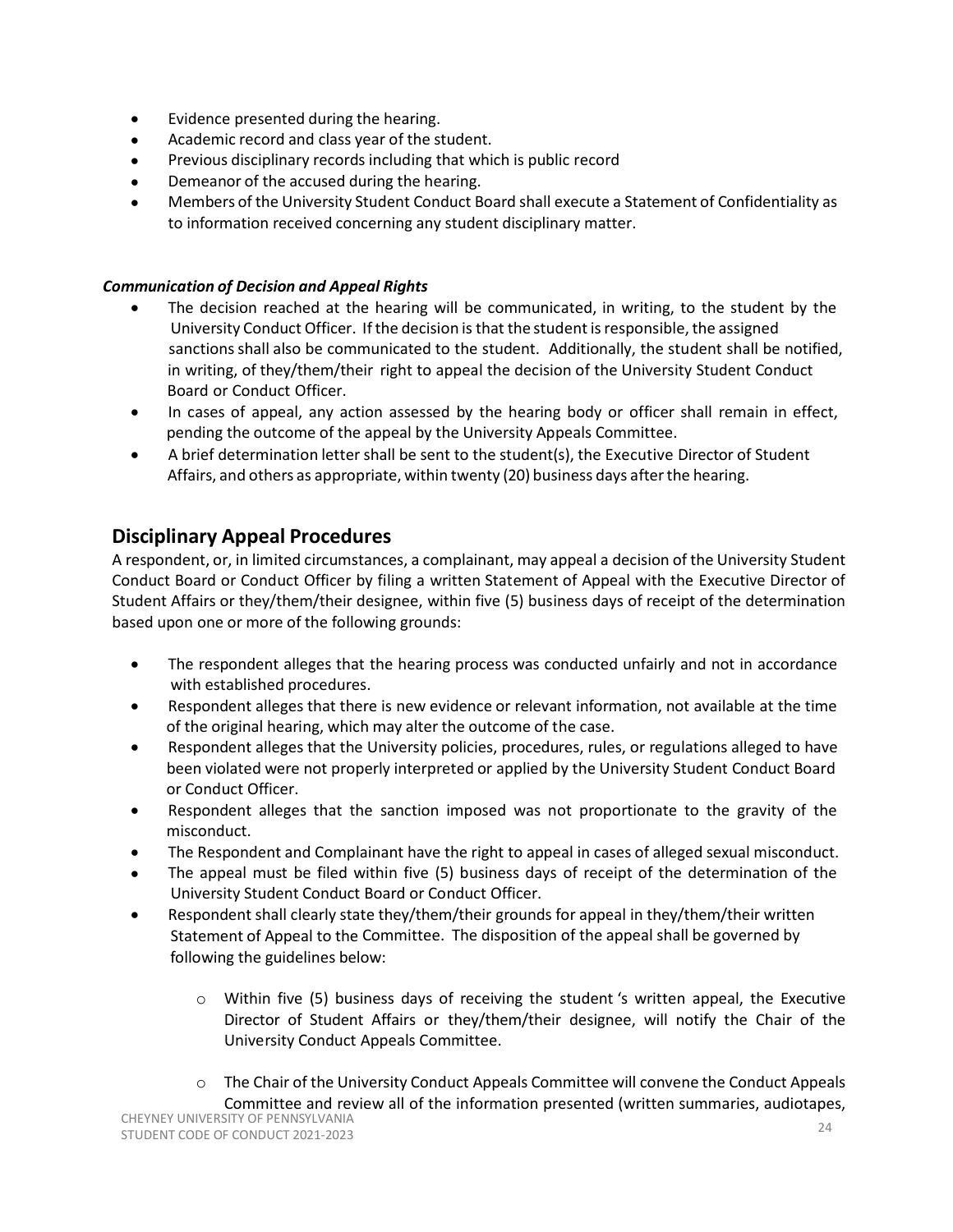and/or transcripts, any party involved to include the Chair of the University Student Conduct Board) in the case file and make a final decision.

- o Within ten (10) days from the receipt of the appeal the chairperson of the University Conduct Appeals Committee shall convene the committee to make a decision and forward the Committee 's decision regarding the appeal to the Executive Director of Student Affairs.
- o The Executive Director of Student Affairs or they/them/their designee, will inform the student, in writing, of the outcome of the appeal. The decision of the University Conduct Appeals Committee is the final decision.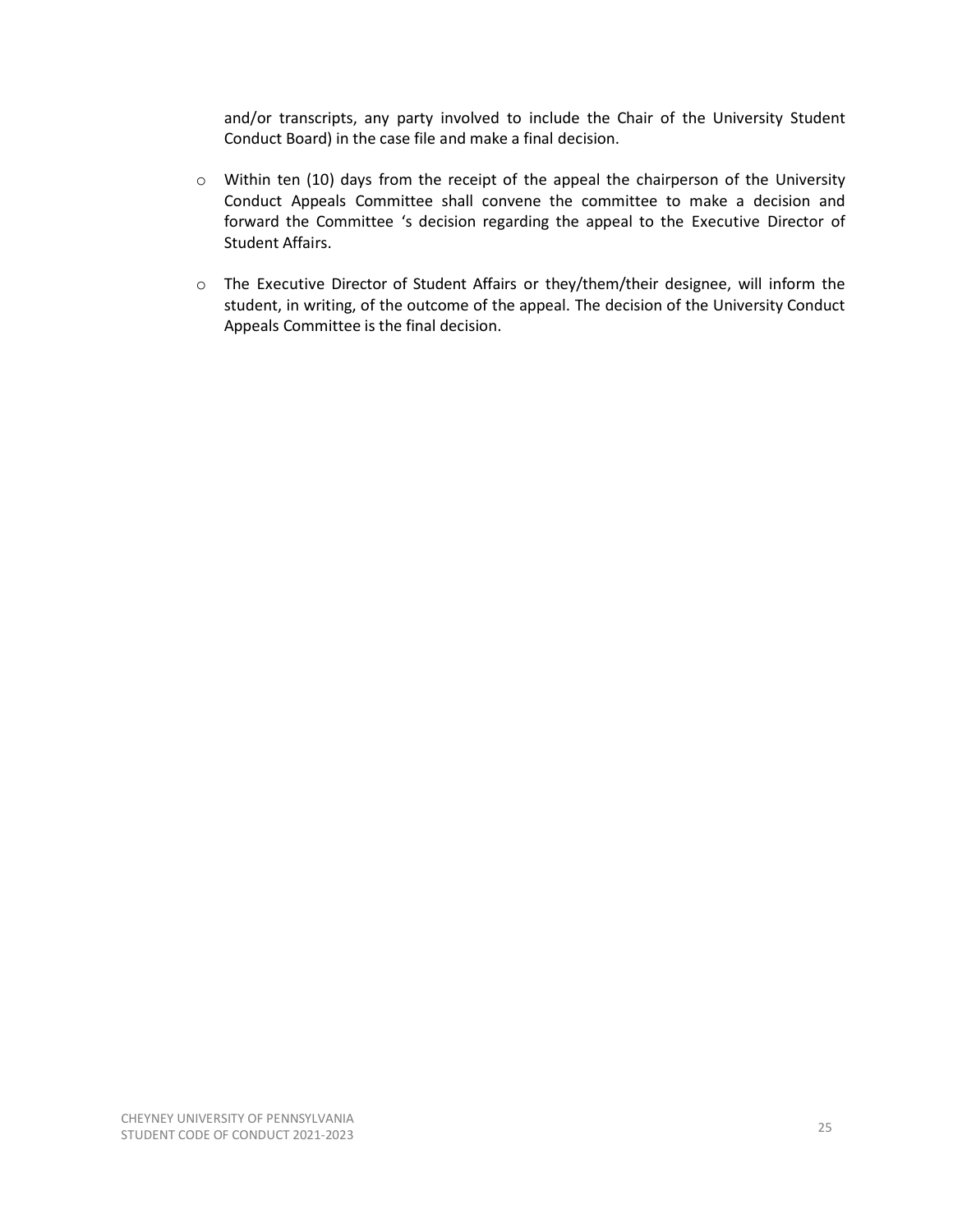# **SECTION E: STUDENT SEXUAL MISCONDUCT VIOLATIONS OF TITLE IX**

**https://cheyney.edu/resources/cu-campus-public-safety/title-ix/**

### \*\*\*\*\*\*\*\*\*\*\*

# **Disciplinary Sanctions**

Violations of the Student Code of Conduct may result in a sanction being imposed. Sanctions are intended to serve as a deterrent to misconduct, to provide educational experiencesthat will foster the development of conduct demonstrative of responsible citizenship and, most importantly, to protect the safety and welfare of the University Community and to maintain an environment that is conducive to learning. Accordingly, sanctions are levied relative to the nature and scope of the violation. Repeat offenders will be subject to more severe sanctions than first- time offenders.

To ensure that an educational environment characterized by collaboration, collegiality, and cooperation is maintained, Cheyney University of Pennsylvania has the right to levy sanctions against any student or student organization, including Greek letter and social fellowship organizations, found responsible for violating the standards of behavior and conduct established by the University. Students who aid, abet, encourage, request, initiate, assist, or have knowledge of any other student, non-student, or student organization in acts which violate this Student Code of Conduct may be subject to the disciplinary process. Elected student officials, more specifically, class and Student Government Association (SGA) officers, Greek Life/Social Fellowship leadership and active membership along with other Student Leadership Positions and officers, who are found responsible for a violation of the Student Code of Conduct by the University Student Conduct Board, or a Residence Life Hearing Officer may be subject to removal from the elected and/or appointed office.

Serious violations that threaten the health, safety, and welfare of individuals or the welfare of University property may result in immediate suspension (interim suspension) from Cheyney University. The University's Executive Director of Student Affairs may expel students from the University for violations that threaten the health, safety, and welfare of the University or for repeated violations of the Student Code of Conduct that are disruptive to the learning environment.

The following are disciplinary sanctions, which may be imposed for a violation:

# **Disciplinary Reprimand:**

• Students will be informed, in writing as an official warning that their conduct violates one or more of Cheyney University of Pennsylvania 's policies, procedures, rules, or regulations.

# **Disciplinary Probation:**

• Students will be informed, in writing that their warrants probation for a specified period of time. Students to whom a sanction of disciplinary probation is imposed are not considered in good standing with the University. Disciplinary probation is a period of review during which the student must demonstrate the ability to comply with university policies, rules, and all other requirements, as stipulated.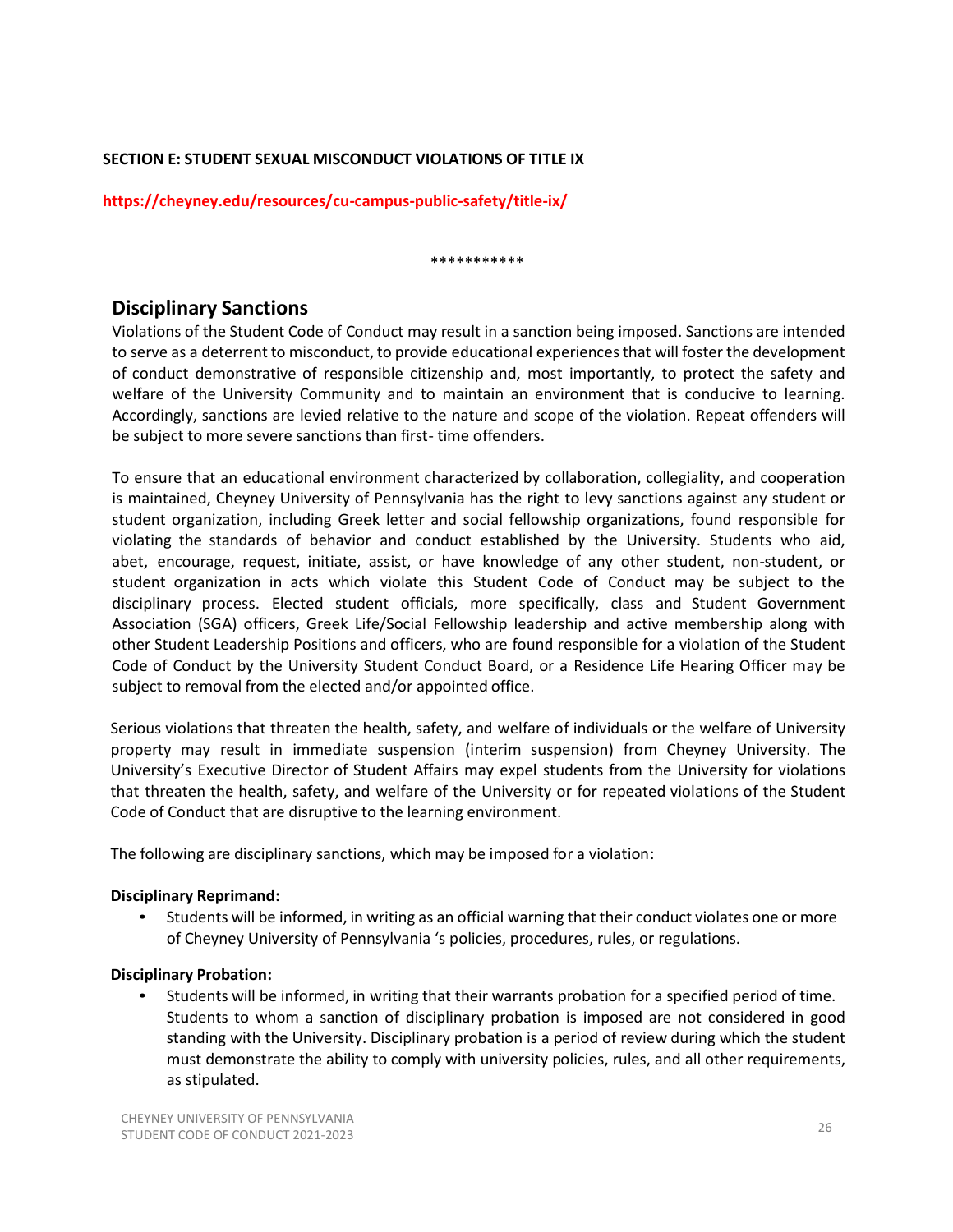# **Restrictions on Participation/Attendance at Activities and Events:**

• Students and student organizations will be informed, in writing, that student(s) is/are banned from specific University sponsored and/or approved activities and events for a specified period of time or removed from student leadership positions for a specified period of time.

# **Restitution:**

• Students will be required to provide reimbursement for repair of damage or replacement of property that was stolen, defaced, lost, or damaged as a result of a violation of the Code of Conduct. Restitution may take the form of appropriate service or other compensation. Either full payment or an agreement for partial payment according to a schedule agreed to by the Conduct Officer/University Student Conduct Board is required before the student may register for classes again, or in the case of seniors, before the student may graduate.

# **Residence Hall Reassignment:**

• Students will be informed in writing that they are being involuntarily reassigned to a new housing assignment on campus. This action may include restriction from entering specific Universityowned or affiliated buildings for a designated period of time.

# **Educational/Developmental Assignments:**

- Students may be given the responsibility of completing an assignment or project that offers an educational benefit or other opportunity for growth. Students may be required to demonstrate responsibility as a member of the university. Educational assignments are based on an individual assessment of each case.
- Educational/developmental assignments include, but are not limited to:
	- o Character Development Program: Office of Diversity, Equity, and Inclusion. To Promote character, leadership development, and Social responsibility. Ms. Daneisha Allen, Manager of Character Development & Social Responsibility[: dallen@cheyney.edu](mailto:dallen@cheyney.edu) 610-399-2319
	- o Individualized and/or group sessions to address alcohol consumption and its adverse consequences, promote healthy choices, and develop coping skills for risk reduction, mediation, life skills, and/or critical thinking.

### **Community Service:**

• Students will be assigned a specific number of hours to perform service for the Cheyney University of Pennsylvania community on campus The department supervisor must submit written approval for service, as well as confirmation upon completion.

### **Written Assignment:**

• Students can reflect on a violation in writing. If the paper does not meet the minimum requirements and/or is not satisfactory in its content, the Chief Conduct Officer or University Student Conduct Board can return the paper and require it to be rewritten. All assignments need to be submitted electronically and a hard copy to the Chief Conduct Hearing Officer or University Student Conduct Board and/or Designee on or before the due date.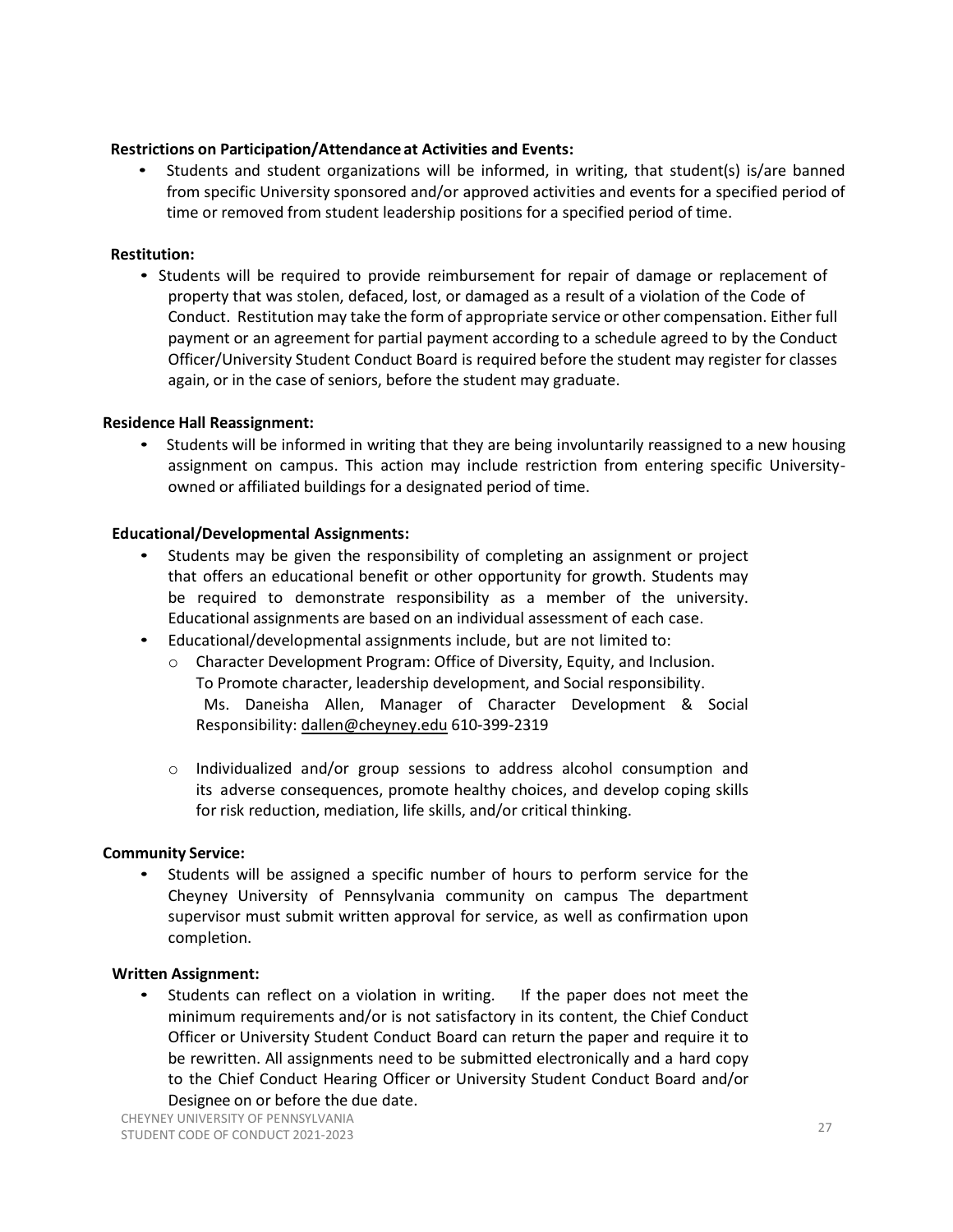# **Letter of Apology:**

• Students will be required to write a letter of apology to the individual(s) that the violation was transgressed against. All letters of apology must be reviewed by the Residence Life Hearing Officer or the Chair of the University Student Conduct Board before it can be distributed to the designated student(s).

# **Collaborate and Coordinate an Educational Program with an Office on Campus:**

• Students will be assigned to an on-campus office to collaborate and assist with the facilitation of a University sponsored program.

# **Educational Assignment:**

• Students will be assigned and given written directions to attend, assist, create and/or complete an educational project and/or University- sponsored event that will benefit the student as well as the University community.

# **Mentorship Program:**

• Students will be assigned to a volunteer professional University mentor for a specified period of time.

### **Referral:**

• Students may be required to seek evaluation through off campus counseling resources and comply with the recommendations that result from the evaluation.

### **No Contact Directive:**

This action is implemented ted to avoid initiating contact with another member of the university community and may include limited access to areas to avoid incidental contact includes direct interactions in person or through technology as well as the use of third parties to interact (i.e., family, friends, etc.). Failure to adhere to this sanction may be grounds for a student to be issued more severe sanctions and/or arrested depending on the severity of the violation.

### **Residence Hall Permanent Suspension:**

• Students will be involuntarily separated from the Residence Life program at Cheyney University of Pennsylvania permanently, with the understanding that the student may be returned to good standing at the completion all other as signed sanctions. When a suspension from the University of its residence hall is imposed, the student loses the privilege to reside in the residence halls of Cheyney University permanently, as specified by the University Hearing Officers and/or the University Student Conduct Board. Students who are suspended from the residence halls forfeit room and board charges that have been paid. See REFUND POLICY in the Cheyney University Student Handbook. Students suspended permanently from the residence halls, or the University *are prohibited from entering or visiting any University residence halls.*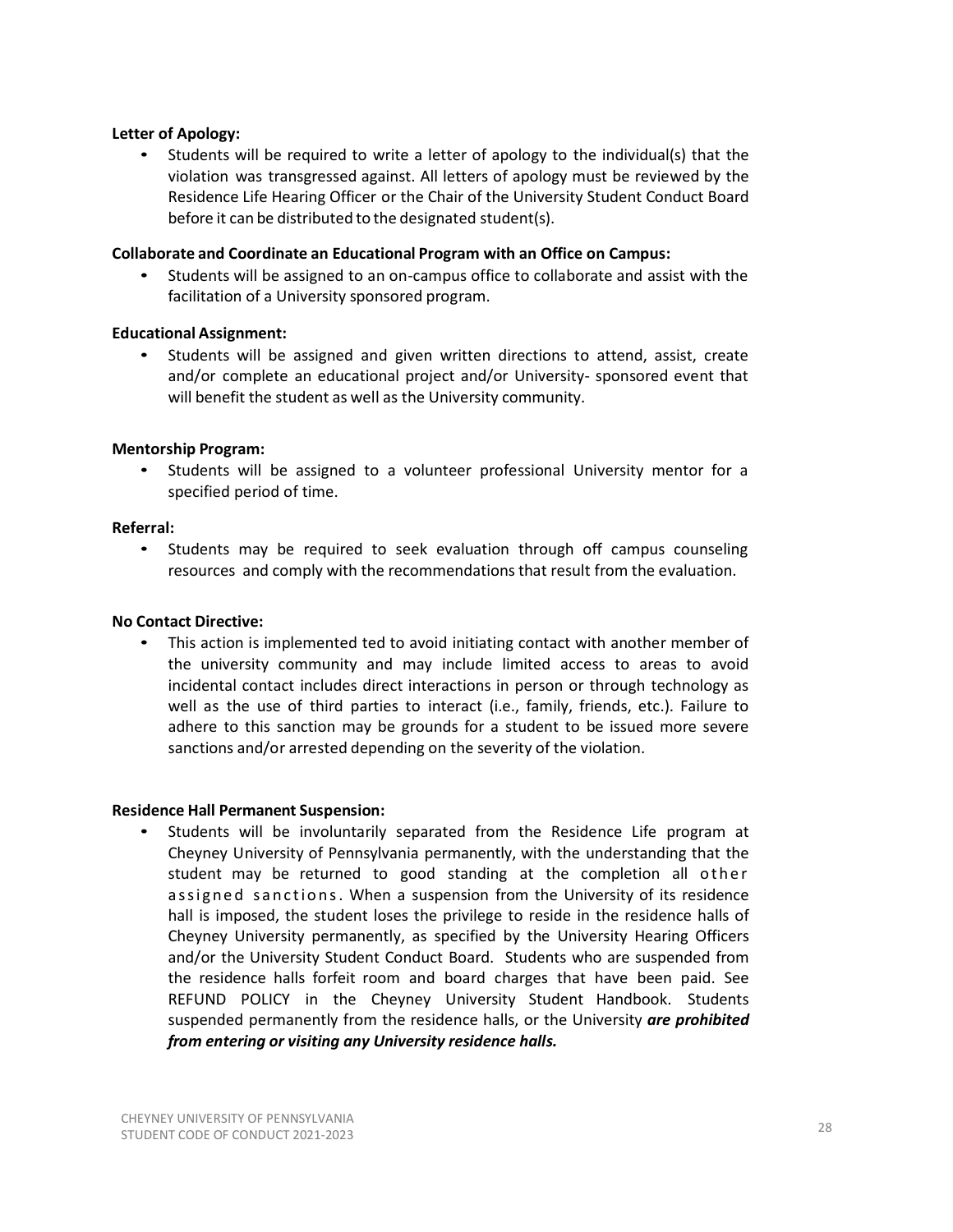### **Residence Hall Suspension:**

• Students will be involuntarily separated from the Residence Life program at Cheyney University of Pennsylvania for a specified period of time with the understanding that the student may be returned to good standing at the completion of the suspension period. Students residing on campus will be required to schedule an appointment with the Director of Housing Operations to discuss and receive approval and to be reinstated into housing. When a suspension from the University of its residence hall is imposed, the student loses the privilege to reside in the residence halls of Cheyney University, as specified by the University Hearing Officers and/or the University Student Conduct Board. Students who are suspended from the residence halls forfeit room and board charges that have been paid. See REFUND POLICY in the Cheyney University Student Handbook. Students suspended from the residence halls, or the University are prohibited from entering or visiting any University residence halls

### **Fines:**

• Fines levied are sanctioned as a means to deter unacceptable and unsafe behavior. All fines will be paid directed to the: Bursar's Office [bursar@wolf.cheyney.edu](mailto:bursar@wolf.cheyney.edu) (610)399-2224. These funds will be used to create educations programs for the University community. Students found in violations of these policies may be subject to the following fines:

### **Fighting/Infliction of Harm:**

- o **First Offense - \$100**
- o **Second Offense - \$200**

### **Possession or Use of Drugs and Drug Paraphernalia Violations**

- o **First Offense - \$100**
- o **Second Offense - \$200**
- o **Third Offense - \$300**

### **Possession or Use of Alcohol and Alcohol Containers Violations**

- o **First Offense - \$100**
- o **Second Offense - \$200**
- o **Third Offense - \$300**

### **Failure to Provide Residence Hall Room Key after Three Lockouts**

o **\$25.00**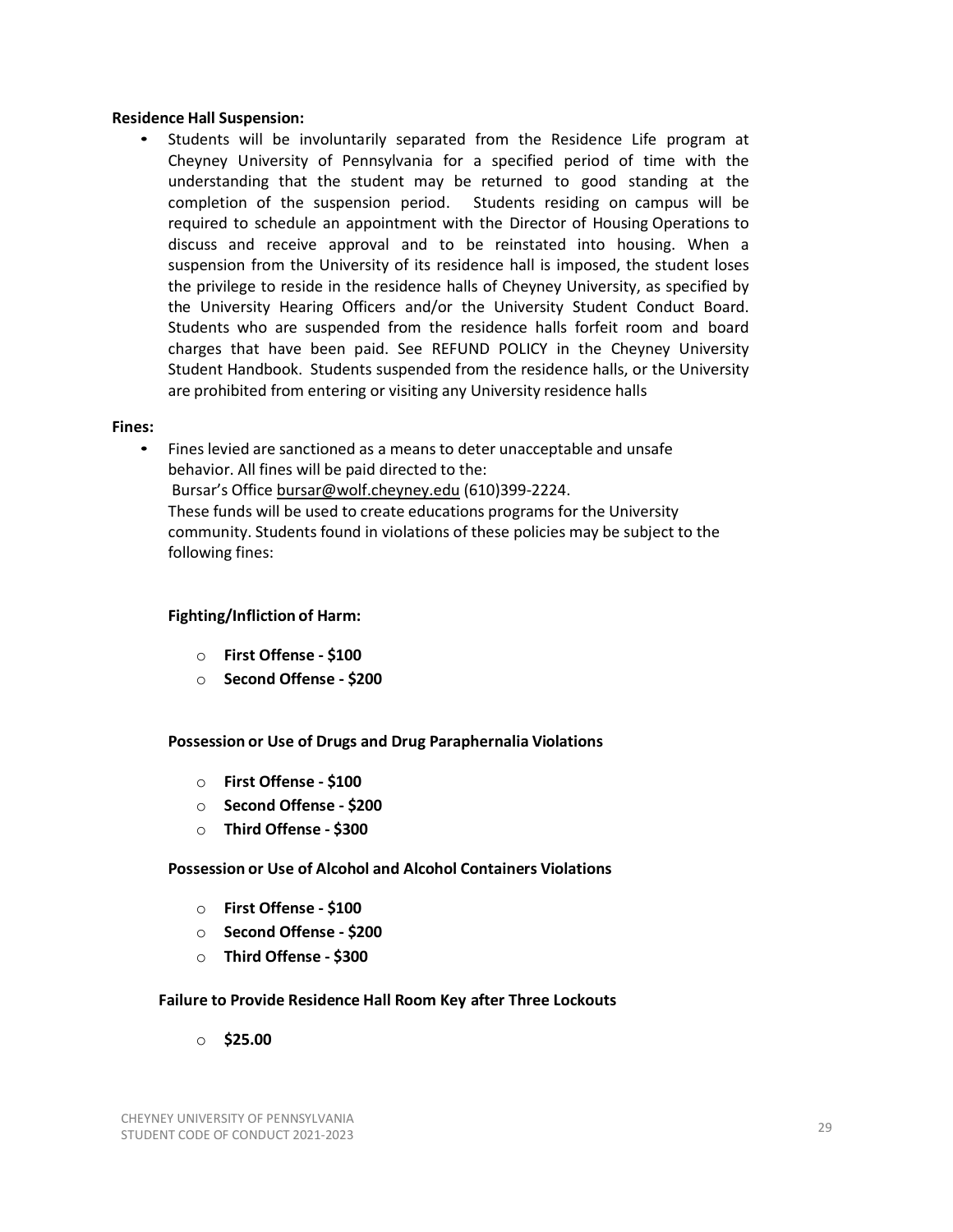**Improper Check-Out and/or Excessive Trash in Residence Hall Room**

o **\$60**

**Conduct Requiring Excessive Cleaning and Removal of Trash Charges in a Residential Area**

o **\$30/hour**

**Failure to Evacuate the Residence Halls during a Fire Alarm**

- o **First Offense - \$100**
- o **Second Offense - \$200**

# **Interim Suspension:**

- This action will be imposed if it is determined that the student 's continued presence constitutes an immediate threat of harm to the student, other students, university personnel, or university property. Students will be informed, in writing, of them/they/their suspension from Cheyney University of Pennsylvania, pending final disposition of the student 's case. Suspensions can be issued by the following persons:
	- o Executive Director of Student Affairs
	- o Director of Housing Operations
	- o Student Conduct Officer

If an interim suspension is imposed, a hearing shall be convened within ten (10) business days, unless extenuating circumstances warrant an extension, in which case, a hearing shall be provided at the earliest possible date. Students will be required to return their Cheyney University ID card and room key (if applicable) before they vacate the University premises. Students suspended from Cheyney University are *prohibited from visiting any and all affiliated University premises and facilities during the term of the suspension and will be considered to be trespassing if they violate this directive.*

# **Deferred Suspension:**

• Students will be informed, in writing, that even though their conduct warrants suspension, a suspension is being deferred at this time. Students to whom a sanction of deferred suspension is imposed are not considered in good standing with the university. Deferred suspension, like disciplinary probation, is a period of review during which the student must demonstrate the ability to comply with university policies, rules, and all other requirements, as stipulated. If during the period of deferred suspension, a student is again found responsible for a violation of the Student Code of Conduct or violating an order of the University Student Conduct Board or Residence Life Hearing Officer, the student can be immediately suspended from Cheyney University of Pennsylvania.